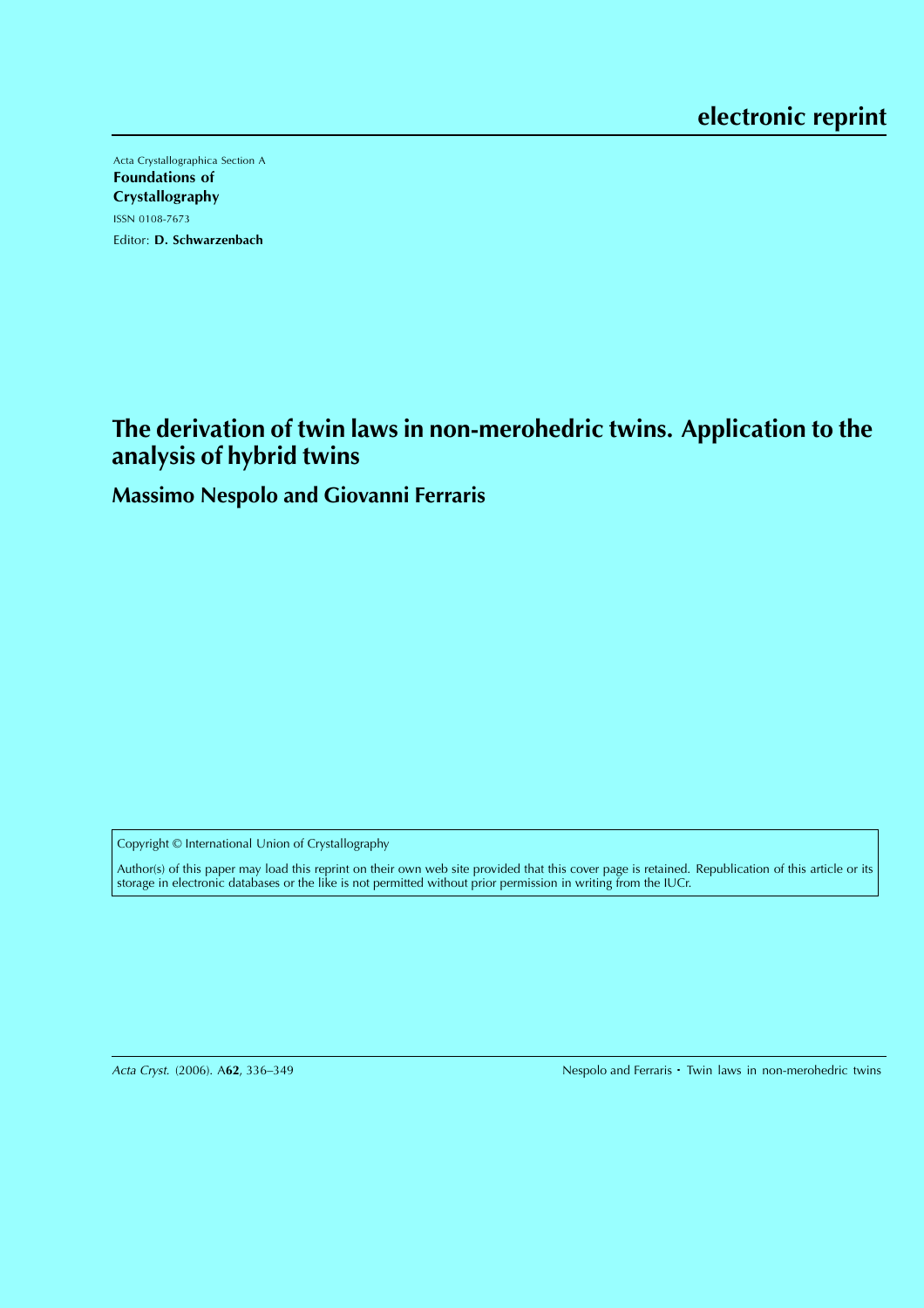Acta Crystallographica Section A Foundations of Crystallography

ISSN 0108-7673

Received 1 May 2006 Accepted 21 June 2006

Dedicated to Professor H. Fuess on the occasion of his 65th birthday

# The derivation of twin laws in non-merohedric twins. Application to the analysis of hybrid twins

# Massimo Nespolo<sup>a</sup>\* and Giovanni Ferraris<sup>b</sup>

<sup>a</sup>LCM3B, UMR-CNRS 7036, Université Henri Poincaré Nancy I, BP 239, F-54506 Vandœuvre-lès-Nancy CEDEX, France, and <sup>b</sup>Università di Torino, Dipartimento di Scienze Mineralogiche e Petrologiche, Istituto di Geoscienze e Georisorse, CNR, Via Valperga Caluso 35, I-10125 Torino, Italy. Correspondence e-mail: massimo.nespolo@lcm3b.uhp-nancy.fr

An algorithm is presented to derive the twin laws in non-merohedric twins through the systematic search for quasi-perpendicular lattice planes/directions. The twin lattice, *i.e.* the sublattice common to the whole crystalline edifice built by the twinned individuals, is based on a supercell of the individual defined by a pair of quasi-perpendicular lattice elements  $(hkl)/[uvw]$ . Starting from a (real or supposed) twin element,  $(hkl)$  or  $[uvw]$ , the set of quasi-perpendicular lattice elements with user-defined limits on the twin index and obliquity is explored. The degree of lattice quasi-restoration is commonly measured by the classical twin index but in some cases, especially for large supercells, this index represents only a first approximation of the degree of lattice quasi-restoration, because more than one pair  $(hkl)/[uvw]$  may exist, and more than one concurrent sublattices of nodes, based on the same twin element, may be quasi-restored, although within different obliquities. These twins, whose existence has been recently recognized, are termed hybrid twins. In hybrid twins, the degree of lattice quasi-restoration is measured by the *effective twin index*  $n<sub>E</sub>$ , a generalization of the classical twin index: in the limiting case of only one (quasi-)restored sublattice, the effective twin index and the classical twin index coincide. A number of examples previously reported simply as 'non-Friedelian' twins (with a twin index higher than the empirical limit of 6 established by Friedel) are analysed and reinterpreted as hybrid twins. A Fortran program is made available, which derives the possible twin laws according to this algorithm and analyses the pseudosymmetry of the concurrent sublattices defined by each pair  $(hkl)/[uvw]$ . The occurrence of hybrid concurrent components in twinning does not affect the normal procedures of dealing with diffraction patterns of twinned crystals.

 $©$  2006 International Union of Crystallography Printed in Great Britain – all rights reserved

# 1. Introduction

A twin is a heterogeneous edifice consisting of the oriented association of two or more homogeneous crystals (individuals); in this sense, a twin has also been defined (Ferraris et al.,  $2004$ ) as a modular structure at the crystal level ( $cf.$  a discussion in Nespolo & Ferraris, 2004a). The symmetry of the individuals is described by a space group  $G$ , whereas the symmetry of the twin is identified in vector space by a point group K which is a supergroup of  $\mathcal{H}^* = \bigcap_i H_i$ , the intersection group of the oriented vector point groups  $\mathcal{H}_i$  of the individuals (Hahn & Klapper, 2003; Nespolo et al., 2004). The holohedral supergroup (proper or trivial) of  $H$  is indicated by  $D(H)$ . Let  $L<sub>T</sub>$  be the twin lattice, *i.e.* the lattice common to all the individuals in the twin (Donnay, 1940).  $\mathcal{D}(\mathbf{L}_{\text{T}})$  is the holohedral vector point group describing the point symmetry of  $L_T$ : depending on whether  $K$  is also holohedral or not, we have  $\mathcal{D}(\mathbf{L}_{\text{T}}) \supset \mathcal{K}$  or  $\mathcal{D}(\mathbf{L}_{\text{T}}) = \mathcal{K}$ . The coset decomposition of  $\mathcal{K}$  with

respect to  $\mathcal{H}^*$  gives the possible twin laws, each coset representing a twin law, and each operation in a coset representing a twin operation; the operations in a coset are equivalent under the operations of  $\mathcal{H}^*$ . Operations in  $\mathcal{H}$  describe the vector point symmetry of the individuals, whereas those in the cosets obtained by decomposing K in terms of  $\mathcal{H}^*$  connect the different individuals. To underline their different nature, the twin operations are often associated with a 'colour' and  $K$  is a thus a chromatic vector point group, known as the twin point group (Nespolo, 2004). Twins in which lattice rows common to the individuals exist in three, two or one directions are called triperiodic, diperiodic and monoperiodic, respectively (Friedel, 1933). In this study, we devote our analysis to triperiodic twins only, which are by far the largest of the three groups.

The derivation of the twin laws is a straightforward task once  $K$  and  $H$  are known or supposed. For example, in the case of twinning by syngonic merohedry,  $K \subset \mathcal{D}(\mathcal{H})$  and the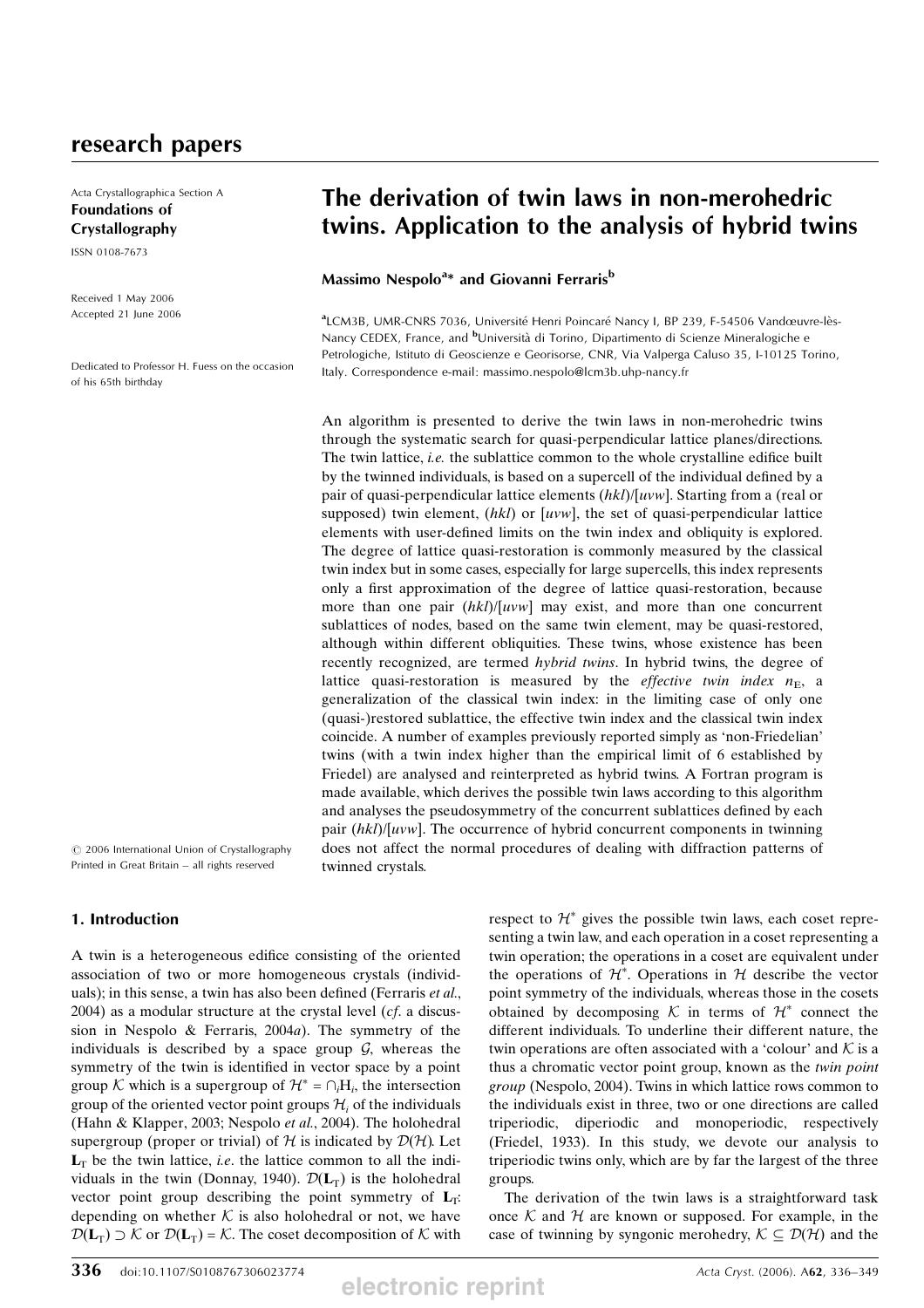possible twin laws are obtained by coset decomposition of  $\mathcal{D}(\mathcal{H})$  with respect to  $\mathcal{H}^* = \mathcal{H}$ . In non-merohedric twins,<sup>1</sup> instead, when starting from  $H$  the number of *possible* twin laws becomes very large: on the basis of the reticular theory of twinning (Friedel, 1904, 1926), the probability of occurrence of a twin law can be estimated by the lattice (quasi-)restoration for the individuals in the orientations  $\mathcal{H}_i$ , which, however, is a criterion with several exceptions. One suitable approach to derive the possible twin laws is to search for sublattices<sup>2</sup> of the individual lattice  $L_{ind}$ . When a sublattice has at least one symmetry element not coincident, either in type or orientation, with those of  $\mathbf{L}_{\text{ind}}$ , it represents a possible twin lattice  $\mathbf{L}_{\text{T}}$ , and the corresponding holohedral group is  $\mathcal{D}(L_T)$ : again the twin laws are obtained by coset decomposition. This approach is implemented in algorithms that explore possible supercells, like OBLIQUE (Le Page, 2002), available in the PLATON package (Spek, 1990). Another approach is to search directly the possible twin elements on the basis of the lattice plane/axis (quasi-)perpendicularity, obtaining thus  $\mathcal{D}(L_T)$  as the final result. This is the approach we follow in the present article, and that we have implemented in the program GEMINOG-RAPHY, described below. Geminography is the term introduced by J. D. H. Donnay to indicate the branch of crystallography dealing with twinning (Nespolo & Ferraris, 2003). To describe the algorithm implemented in the program, we need first a short theoretical excursus.

### List of the symbols used in this article

 $L_{\text{ind}}$ : the lattice of the individual

 $L_T$ : the twin lattice; in the case of concurrent sublattices (hybrid twins), these are numbered sequentially  $(L_1, L_2$  etc.); among these sublattices,  $L_T$  is that corresponding to the lowest obliquity and is always taken as the first sublattice:  $L_T = L_1$ 

 $\mathcal{H}_i$ : the oriented vector point group of the *i*th individual

 $\mathcal{H}^*$ : the intersection group of the  $\mathcal{H}_i$ s

 $D(H)$ : the holohedral supergroup (proper or trivial) of H  $K$ : the vector point group relating the various individuals in the twin

 $\mathcal{D}(\mathbf{L}_{ind})$ : the (holohedral) vector point group describing the point symmetry of  $L_{ind}$ 

 $\mathcal{D}(L_T)$ : the (holohedral) vector point group describing the point symmetry of  $L_T$ 

G: the metric tensor in direct space

G<sup>\*</sup>: the metric tensor in reciprocal space

 $\langle \cdot |$ : a row matrix ('bra')

 $|$  : a column matrix ('ket')

n: the classical twin index, after Friedel (1904, 1926)

 $n_{\text{max}}$ : the user-defined highest value of the twin index used in the exploration algorithm

 $\omega$ : the twin obliquity, after Friedel (1926)

 $\Lambda(n,\omega)$ : region of the  $(n,\omega)$  bidimensional space where concurrent sublattices built on nodes quasi-restored by the twin operation exist

 $\omega_{\text{LL}}$ : the user-defined lower limit of the obliquity used in the exploration algorithm; default value set to  $0^\circ$ 

 $\omega_{\text{UL}}$ : the user-defined upper limit of the obliquity used in the exploration algorithm; default value set to  $6^\circ$ 

 $\omega_{\text{lowest}}$ : the lowest value of the obliquity in the interval  $\omega_{\text{LL}} \rightarrow \omega_{\text{UL}}$  found in the exploration of the  $\Lambda(n,\omega)$ :  $\omega_{\text{lowest}} \in$  $[\omega_{\text{LL}}, \omega_{\text{UL}}]$ 

 $n<sub>E</sub>$ : the effective twin index

 $\lambda_{\kappa}$ : number of points in  $\Lambda(\kappa,\omega)$  that correspond to sublattices

 $[u_{A,i}^P v_{A,i}^P w_{A,i}^P]$ ,  $[u_{B,i}^P v_{B,i}^P w_{B,i}^P]$ : the two directions defining the primitive mesh in the *i*th  $(hkl)$  plane  $(i = 1$  for reflection twins)

 $x_A y_A z_A$ ,  $x_B y_B z_B$ : the coordinates of the first node along the two directions defining the conventional mesh in the (hkl) plane

 $[u_i^P v_i^P w_i^P]$ : for reflection twins, the *i*th direction quasiperpendicular to the twin plan  $(hkl)$ ;  $[u_1^p v_1^p w_1^p]$  coincides with  $[u_T^P v_T^P w_T^P]$ , which is the twin axis of rotation twins

 $[u_i^C v_i^C w_i^C]$ : the same direction as  $[u_i^P v_i^P w_i^P]$  but expressed in terms of the axial setting of the conventional cell

 $x_i y_i z_i$ : the coordinates of the first node along the  $\left[ u_i^C v_i^C w_i^C \right]$ direction

 $\subset / \supset$ : subgroup / supergroup

 $\cap$  /  $\cup$ : intersection / union

## 2. Basic concepts of an extended reticular theory of crystal twinning

A twin element is the lattice element of  $L_{ind}$  (plane, row, centre) about which the twin operation is performed. The twin elements are (pseudo)symmetry elements for the twin lattice  $L_T$ , which either coincides with  $L_{ind}$  or is a sublattice of it. A (pseudo)symmetry plane  $(hkl)$  is (quasi-)perpendicular to a lattice row  $[uvw]$ , and a (pseudo)symmetry axis  $[uvw]$  is (quasi-)perpendicular to a lattice plane  $(hkl)$ . From the grouptheoretical viewpoint, the twin operations correspond to the cosets of  $\mathcal{D}(\mathbf{L}_{\mathrm{T}})$  with respect to  $\mathcal{H}^*$ . When  $\mathbf{L}_{\mathrm{T}}$  coincides with  $\mathbf{L}_{\text{ind}}$ , twinning is by merohedry; this is subdivided into *twinning* by syngonic merohedry, when  $K \subset \mathcal{D}(\mathcal{H})$ , and twinning by *metric merohedry* when  $K \supset \mathcal{D}(\mathcal{H})$  (Nespolo & Ferraris, 2000.)<sup>3</sup> If  $\mathcal{D}(\mathbf{L}_{\text{ind}})$  is close to a higher holohedry  $\mathcal{D}'$ , the twin operation may belong to a coset of  $\mathcal{D}'$  with respect to  $\mathcal{D}(\mathcal{H})$ : in this case,  $\mathcal{D}(L_T)$  is taken to coincide with  $\mathcal{D}'$  and twinning is by pseudomerohedry.  $L_T$  then still extends throughout the twinned edifice but has a slight deviation, corresponding to the obliquity, at the composition surface (Donnay, 1940), and because of this deviation is not, rigorously speaking, a Bravais lattice. In both cases, the restoration of  $L_{ind}$  is complete,

<sup>&</sup>lt;sup>1</sup> The expression 'non-merohedric twins' is often used to indicate all twins but those by merohedry. In this article, we use it in a slightly more restricted meaning, to indicate twins with twin index  $>1$ . To emphasize that the expression 'non-merohedral twins' often appearing in the literature is inappropriate: 'merohedral' indicates the symmetry of an individual, not that

of a twin (Catti & Ferraris, 1976). <sup>2</sup> A sublattice is a lattice whose translation group is a subgroup of that of the original lattice. The cell of the sublattice is thus a supercell of the original lattice. In reciprocal space, the super–sublattice relations are inverted.

<sup>3</sup> Friedel (1904, p. 143, 1926, pp. 56–57) stated that metric merohedry – which he called 'higher-order merohedry' (mériédrie d'ordre supérieur) – was either unlikely or equivalent to a pseudo-merohedry of low obliquity. Nowadays, several examples of true metric merohedry (within experimental uncertainty) are known.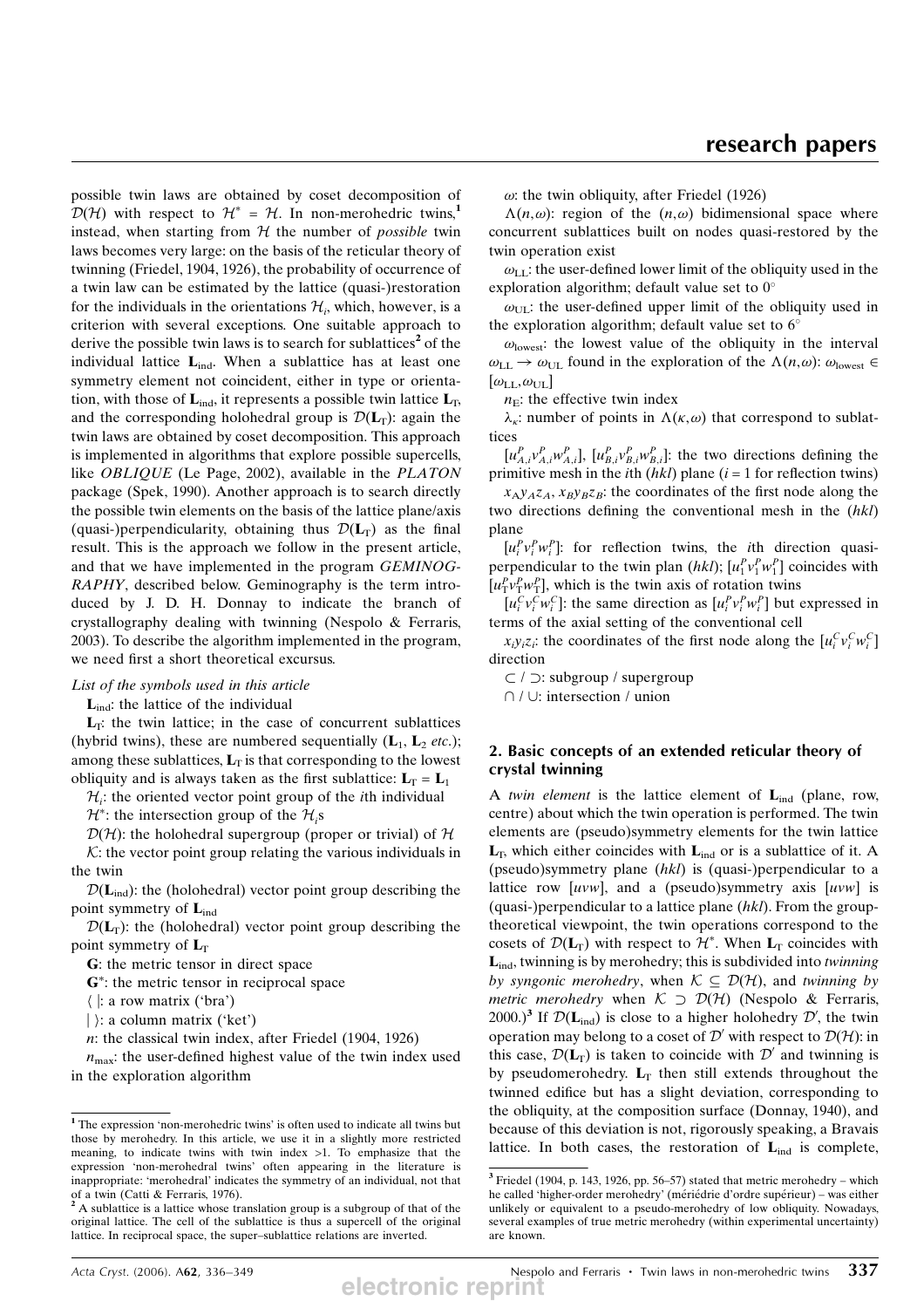### Table 1

#### Classification of crystal twinning.

In the case of metric merohedry, the condition  $K \supset \mathcal{D}(\mathcal{H})$  implies that the twin operation belongs to  $\mathcal{D}(L_T)$  but not to  $\mathcal{D}(\mathcal{H})$ : the specialized metric has an important effect on twinning because the twin operation belongs to the higher holohedry. On the other hand, syngonic merohedry is characterized by  $K \subseteq \mathcal{D}(\mathcal{H})$ , which implies that the twin operation belongs to  $D(H)$ .

| Twin<br>index $n$ | Obliquity<br>$\omega$ | Relations among<br>$\mathcal{D}(\mathbf{L}_{\mathrm{T}}), \mathcal{D}(\mathbf{L}_{\mathrm{ind}}), \mathcal{D}(\mathcal{H})$ and $\mathcal{H}$                  | Extended classification       | Friedel's classification  |
|-------------------|-----------------------|----------------------------------------------------------------------------------------------------------------------------------------------------------------|-------------------------------|---------------------------|
| $= 1$             | $= 0$                 | $\mathcal{D}(\mathbf{L}_{\mathrm{T}}) = \mathcal{D}(\mathbf{L}_{\mathrm{ind}}) \supseteq \mathcal{D}(\mathcal{H}) \supseteq \mathcal{K} \supseteq \mathcal{H}$ | Syngonic merohedry            | Merohedry                 |
|                   |                       | $\mathcal{D}(\mathbf{L}_{\mathrm{T}}) = \mathcal{D}(\mathbf{L}_{\mathrm{ind}}) \supset \mathcal{D}(\mathcal{H}); \mathcal{K} \supset \mathcal{D}(\mathcal{H})$ | Metric merohedry              |                           |
| $= 1$             | > 0                   | $\mathcal{D}(\mathbf{L}_{\mathrm{T}}) \supset \mathcal{D}(\mathbf{L}_{\mathrm{ind}})$                                                                          | Pseudomerohedry               | Pseudomerohedry           |
| >1                | $= 0$                 | $\mathcal{D}(\mathbf{L}_{\mathrm{T}}) \neq \mathcal{D}(\mathbf{L}_{\mathrm{ind}})$                                                                             | Reticular merohedry           | Reticular merohedry       |
|                   |                       | $\mathcal{D}(\mathbf{L}_{\mathrm{T}}) = \mathcal{D}(\mathbf{L}_{\mathrm{ind}})$                                                                                | Reticular polyholohedry       |                           |
| >1                | $\geq 0$              | $\mathcal{D}(\mathbf{L}_{\mathrm{T}}) \neq \mathcal{D}(\mathbf{L}_{\mathrm{ind}})$                                                                             | Reticular pseudomerohedry     | Reticular pseudomerohedry |
|                   |                       | $\mathcal{D}(\mathbf{L}_{\mathrm{T}}) = \mathcal{D}(\mathbf{L}_{\mathrm{ind}})$ †                                                                              | Reticular pseudopolyholohedry |                           |

 $\dagger$  This relation holds when considering the idealized  $L_T$ , as usual in TLQS.

#### Table 2

Condition of lattice plane/direction mutual perpendicularity in the seven lattice systems of the three-dimensional space.

|  |  | See Table 1.3.2.1 in Koch (1999). |  |  |  |  |
|--|--|-----------------------------------|--|--|--|--|
|--|--|-----------------------------------|--|--|--|--|

| Lattice system             | Lattice plane | Lattice direction |
|----------------------------|---------------|-------------------|
| Triclinic                  |               |                   |
|                            |               |                   |
| Monoclinic $(b$ -unique)   | (010)         | [010]             |
| Orthorhombic               | (100)         | [100]             |
|                            | (010)         | [010]             |
|                            | (001)         | [001]             |
| Tetragonal                 | (001)         | [001]             |
|                            | (hk0)         | [hk0]             |
| Rhombohedral and hexagonal | (0001)        | [001]             |
| (hexagonal axes)           | (hki0)        | $[2h+k,h+2k,0]$   |
| Cubic                      | (hkl)         | [hkl]             |

although in the second case it is only approximate: one says that the twin index is 1.

When  $L_T$  is a sublattice of  $L_{ind}$  the degree of (quasi-) restoration of  $L_{ind}$  is lower: twinning is by reticular merohedry, the twin index  $n$  is higher than 1 and corresponds to the ratio of the volumes of the primitive cells of the two lattices. If  $\mathcal{D}(\mathbf{L}_{\mathrm{T}})$  is close to a higher holohedry  $\mathcal{D}'$ , the twin operation may belong to a coset of  $\mathcal{D}'$  with respect to  $\mathcal{D}(\mathcal{H}^*)$ : in this case,  $\mathcal{D}(L_T)$  is taken to coincide with  $\mathcal{D}'$  and twinning is by reticular pseudomerohedry. Exactly as in the case of twinning by pseudomerohedry,  $L_T$  is not, rigorously speaking, a Bravais lattice.

Without losing generality, the analysis of the relation between  $L_T$  and  $L_{ind}$  to obtain the possible twin laws in nonmerohedric twins can be limited to the case where both the twin and the individual are holohedral, and  $\mathcal{H}^*$  is centrosymmetric. In other words, in the following we assume  $K =$  $\mathcal{D}(\mathbf{L}_{\mathrm{T}}), \mathcal{H} = \mathcal{D}(\mathcal{H})$  and  $\mathcal{H}^* = \bigcap_i \mathcal{D}(\mathbf{L}_{\mathrm{ind}})_i$ . The derivation of the twin laws is thus a matter of decomposing  $\mathcal{D}(L_T)$  in terms of  $\mathcal{H}^*$ : each coset obtained in this way contains an equal number of operations of the first and of the second sort and the lattice (quasi-)restoration can thus be described by rotation or by reflection. This is equivalent to saying that, because a twin element is a (pseudo)symmetry element of  $L_T$  and because a lattice is by definition centrosymmetric, there always exists a rational element (quasi-)perpendicular to the twin element. The cell of  $L_T$  is finally defined by the pair  $(hkl)/[uvw]$ composed of the twin element and the reticular element quasiperpendicular to it; the indices are expressed in the crystallographic basis of  $L_{ind}$ . The twin index is calculated as

$$
n = X/f
$$
  
\n
$$
X = |uh + vk +wl|,
$$
\n(1)

where  $f = 1, 2$  or 4 depending on the Bravais-lattice type and the parities of  $X$ ,  $u$ ,  $v$ ,  $w$ ,  $h$ ,  $k$ ,  $l$  (see, for example, Nespolo & Ferraris, 2005).<sup>4</sup> When  $u, v, w, h, k, l$  are expressed in terms of a primitive basis of  $\mathbf{L}_{ind}$ ,  $f = 1$  or 2 depending on whether X is even or odd. The complete classification of twinning is given in Table 1: for details of the classification, see Nespolo & Ferraris  $(2004a)$  and Grimmer & Nespolo  $(2006)$ . A coarser classification was introduced by Donnay & Donnay (1974), who distinguished between zero-obliquity twins (twin lattice symmetry: TLS) and non-zero obliquity twins (twin lattice quasi-symmetry: TLQS). The conditions of plane/direction perpendicularity for each lattice system<sup>5</sup> were given by Donnay & Donnay (1959). In the cubic lattice system, each lattice row  $[uvw]$  is perpendicular to the lattice plane with the same indices  $(h = u, k = v, l = w)$ ; this implies a potentially very high number of TLS twin laws but their actual occurrence is limited by the fact that most of them would correspond to a high twin index. For each twin plane (axis), the perpendicular lattice element, defining the cell of  $L<sub>T</sub>$ , is thus immediately obtained, and the obliquity is zero. In the other lattice systems, only some pairs of lattice plane/direction are mutually perpendicular because of the lattice symmetry, independently from any metric parameter or the experimental conditions  $(T,p)$ , as far as these do not imply a transition to a different lattice system. The mutually perpendicular pairs in each lattice system of the three-dimensional space are summarized in Table 2 (see Donnay & Donnay, 1959). When the cell of  $L_T$  is defined by a pair of lattice elements of this type, the obliquity is necessarily zero: we propose to call this type of twinning

<sup>&</sup>lt;sup>4</sup> The variable  $X$  in equation (1) is more commonly indicated as  $S$ . To avoid any possible confusion with the lattice type S, we prefer to adopt here a different letter.

<sup>5</sup> For an explanation of the difference between lattice system and crystal system, see Wondratschek (2002). In previous editions of International Tables for Crystallography, lattice systems were called 'Bravais systems'.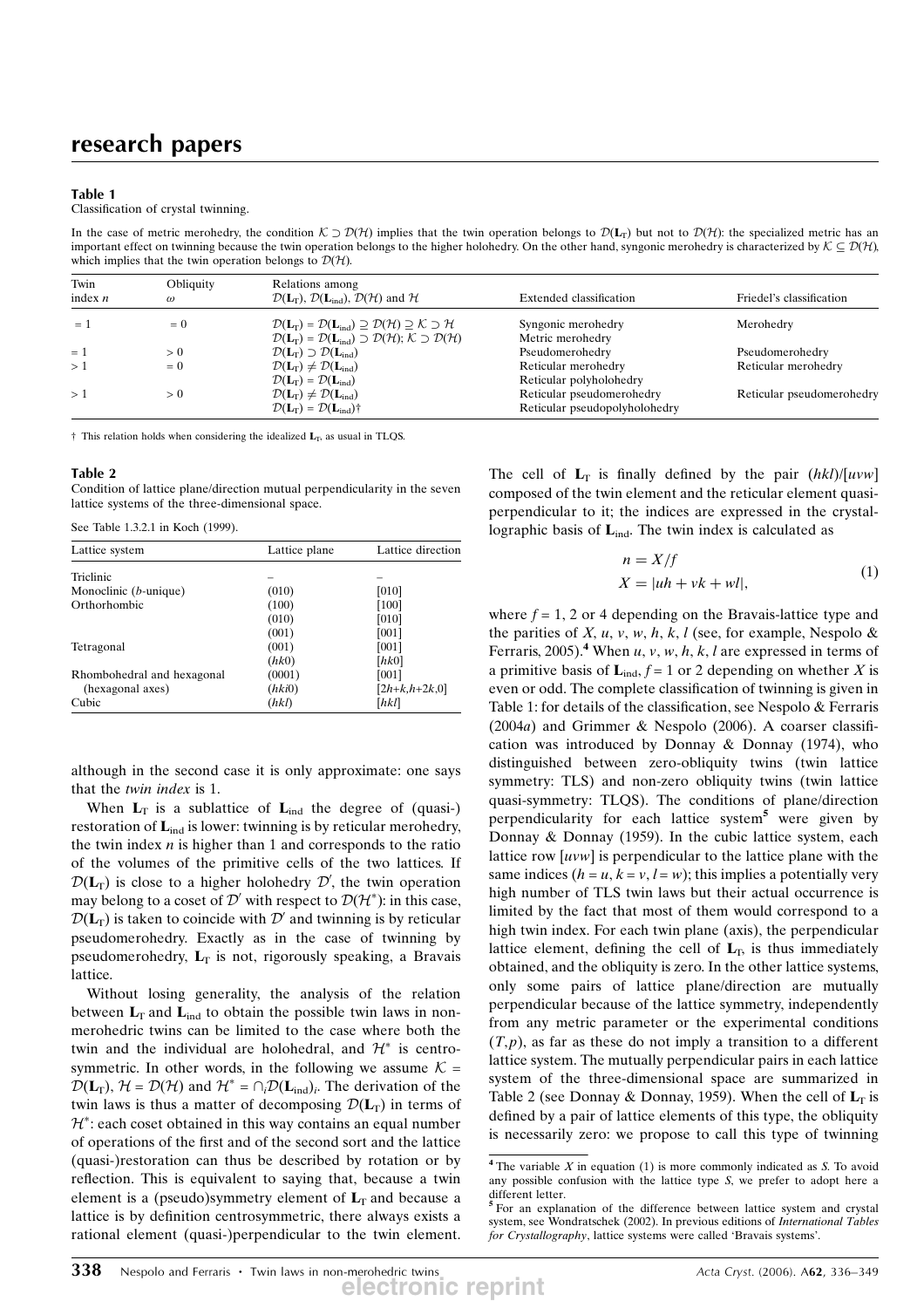intrinsic TLS, shortened to i-TLS. In all other cases, the conditions of perpendicularity, and thus the obliquity, depend on one or more metric parameters (see, for example, Grimmer, 2003; Grimmer & Kunze, 2004). In other words, a pair of elements  $(hkl)/[uvw]$  may correspond to TLS or to TLQS depending on the experimental conditions determining the metric of  $L_{ind}$ . We propose to call *extrinsic* TLS, shortened to e-TLS, twinning in which the zero obliquity is not a consequence of the symmetry of  $L_{ind}$  but comes instead from the particular metric of  $L_{ind}$ . Evidently, the obliquity is exactly zero in the case of i-TLS, whereas it is zero within the experimental error in the case of e-TLS.

The direction  $[u'v'w']$  perpendicular to a lattice plane (hkl) and the plane  $(h'k'l')$  perpendicular to a lattice row [uvw] are obtained from the metric tensors  $G$  (in direct space) and  $G^*$ (in reciprocal space) (Grimmer & Nespolo, 2006; see also Friedel, 1926; Donnay & Donnay, 1959):

$$
|u'v'w'\rangle = \mathbf{G}^*|hkl\rangle \tag{2}
$$

$$
|h'k'l'\rangle = \mathbf{G}|uvw\rangle. \tag{2'}
$$

If (hkl) is a (supposed) twin plane, one speaks of reflection twin and  $[u'v'w']$  is the direction perpendicular to it; if  $[uvw]$  is a (supposed) twin axis, one speaks of rotation twin and  $(h'k'l')$ is the plane perpendicular to it. In general,  $[u'v'w']$  and  $(h'k'l')$ are not rational; the angle between  $[u'v'w']$  and the lattice row [uvw], or between  $(h'k'l')$  and the lattice plane (hkl), chosen to form the  $(hkl)/[uvw]$  pair is the obliquity  $\omega$ , which is computed in terms of  $[uvw]$  and  $[hkl]^*$ :

$$
\cos \omega = \frac{uh + vk +wl}{L(uvw)L^*(hkl)}
$$
(3)

where  $L(uvw) = \langle uvw | \mathbf{G} | uvw \rangle^{1/2}$  and  $L^*(hkl) = \langle hkl | \mathbf{G}^* | hkl \rangle^{1/2}$ are the periods of the corresponding directions (see Grimmer & Nespolo, 2006).

#### 2.1. Structure versus lattice in the general analysis of twins

The actual occurrence of a twin depends on both thermodynamic and kinetic conditions (Buerger, 1945; Nespolo & Ferraris, 2004b), the key factor being the structural match at and near the composition surface. In some cases, the structure match is realized only for part of the structure, especially large atoms (Takeda et al., 1967): the twin is then well rationalized in terms of a restoration index, defined similarly to the twin index but concerning a subset of atoms instead of the lattice nodes. The analysis of the structure at the boundary makes use of the diperiodic groups (Holser, 1958) and requires the knowledge of the structure in the orientations corresponding to the twin individuals. Whatever approach one chooses to analyse the structural aspects of twins, the study almost reduces to a caseby-case analysis.

On the other hand, the reticular analysis of twins allows us to abstract from the specificity of each structure by means of a general concept, the twin lattice. Whereas this analysis cannot explain all the observations on the occurrence frequency of twins, it supplies nevertheless a general criterion to explain and foresee most twins. In fact, a high degree of (quasi-) restoration of lattice nodes is favourable to the formation of twins (see e.g. Santoro, 1974) because it implies a good continuity of the structural motif in the different nonequivalent orientations of the individuals brought to (quasi-) coincidence by the twin operations.

### 2.2. Non uniqueness of  $L<sub>T</sub>$  in TLQS

The experimentally observed (or theoretically expected) twin law gives the twin plane (axis), which in turn defines the cell of  $L_T$  once the (quasi-)perpendicular lattice row (plane) has been determined. In TLQS, the cell of  $L_T$  can in principle be chosen in different ways because, for a given twin plane (axis), different quasi-perpendicular pairs  $(hkl)/[uvw]$  can be found, the direction (plane) exactly perpendicular being irrational. In other terms, unless the value of the obliquity is known a priori from some experimental or theoretical considerations, the choice of  $L_T$  is not straightforward. For example, the *Breithaupt* twin  $\{11\overline{2}1\}$  in  $\beta$ -quartz was described in two different ways by Friedel (1923), who used the pair  $(11\bar{2}1)/[552]$  in the table on page 92 because of the lower obliquity but eventually opted for the pair  $(11\bar{2}1)/[221]$  in the text because of the lower twin index.

If the obliquity is known, for example estimated from the separation of split diffractions, it can be used as a minimal value of  $\omega$  to be accepted during the exploration of the  $(hkl)$ [uvw] pairs: for this reason, the algorithm described below requires in input an  $\omega_{LL}$  (lower limit) value. The exploration of the direct space for pairs of quasi-perpendicular  $(hkl)/[uvw]$  is done between  $\omega_{LL}$  and  $\omega_{UL}$  (upper limit); when the obliquity is unknown,  $\omega_{LL}$  is set to zero and instead an internal criterion has to be applied for the choice of  $L_T$ . Different lattice rows (planes) quasi-perpendicular to the twin element may correspond to largely different twin indices and this difference simply rules out all but one candidate. When such a clear-cut situation does not exist, the quasi-perpendicular pair defining  $L<sub>T</sub>$  is not evident and different choices are then possible: the choice of a threshold is described in  $§4.1$ .

### 2.3. Hybrid twinning

From the lattice viewpoint, a twin operation brings to (quasi-)superposition rational directions that are not equivalent – all or part – under  $H$ : along these directions, the structure must fit sufficiently well in order to obtain a crystalline edifice. The degree of lattice (quasi-)restoration is inversely related to the twin index and the obliquity; a large part of known non-merohedric twins correspond to low obliquity and low twin index, the empiric limiting values being  $6^{\circ}$ for the obliquity and 6 for the twin index (Friedel, 1926). Twins that correspond to this criterion are called 'Friedelian twins' (Nespolo & Ferraris, 2005).

A number of examples of non-Friedelian twins are known, which are hardly understandable on the basis of the classical reticular theory. Actually, many of them can again be

<sup>6</sup> These are obviously rational elements in the reciprocal space. Nevertheless, Mallard's law (Friedel, 1926) states that a twin element must be a lattice element in direct space.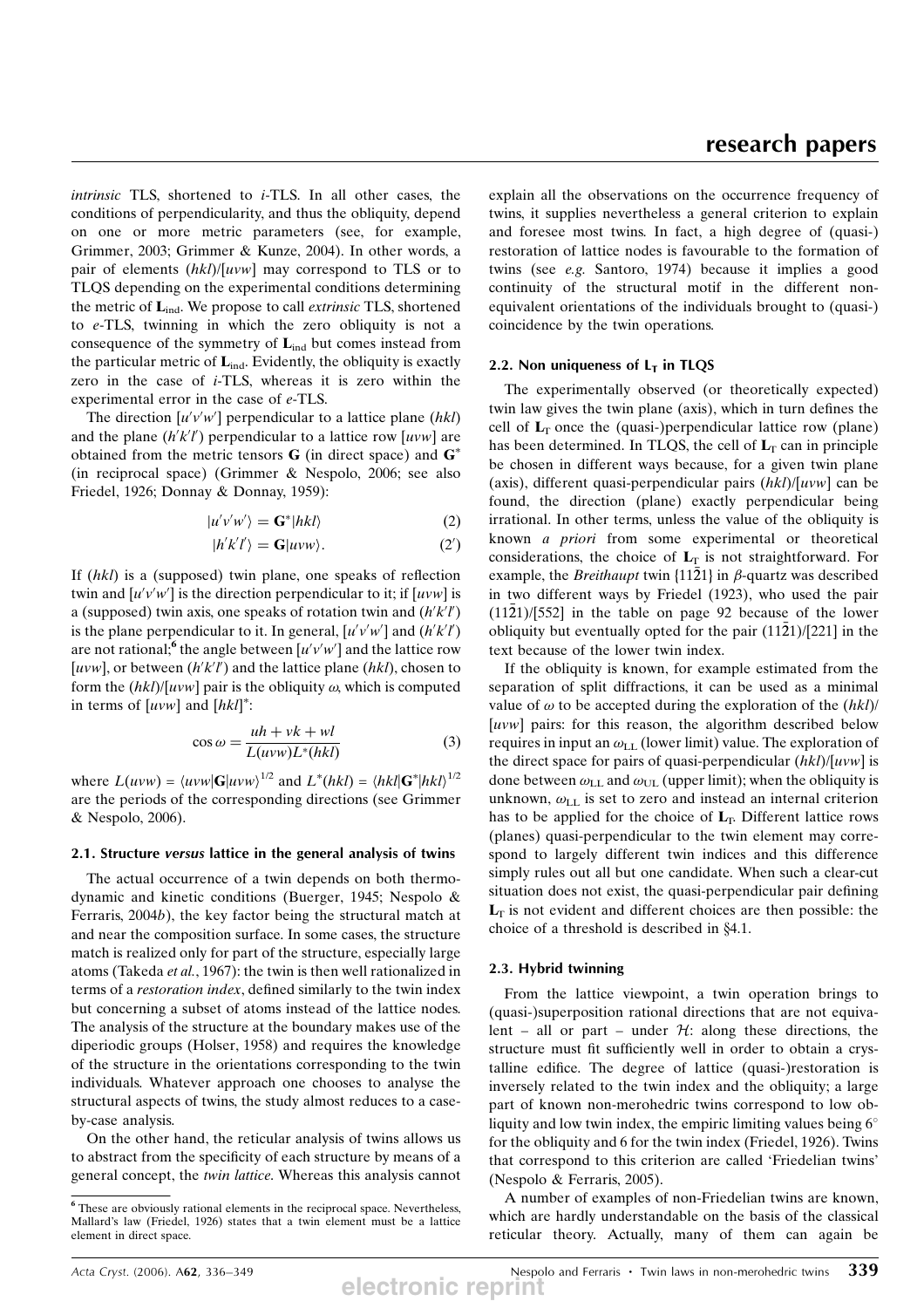rationalized in terms of the lattice (quasi-)restoration, provided the classical approach is extended to consider the coexistence of N quasi-restored sublattices  $\mathbf{L}_i$ ,  $i = 1, \ldots, N$ . These concurrent sublattices correspond to the same twin law, are defined by different pairs  $(hkl)/[uvw]$ , all based on the common twin element and differing for the quasi-perpendicular lattice element, and show different degrees of quasirestoration. Among the  $N$  concurrent sublattices, the one corresponding to the lowest obliquity defines  $L<sub>T</sub>$  and is hereafter taken as first sublattice in the numbering of sublattices:  $L_1 = L_T$ . In TLS, the lowest obliquity is zero, whereas in TLQS it is not defined a priori because, as discussed in the previous section, the choice of  $L_T$  may not be straightforward. When the user gives a non-zero value of  $\omega_{LL}$ , the search for concurrent sublattices is limited to  $\omega_{\text{lowest}} \geq \omega_{\text{LL}}$ ; when there is no experimental estimation of  $\omega_{LL}$ , alternative criteria to end the exploration of sublattices are used instead, and are described in §4.1. The concurrent sublattices can be found by searching for all the elements of  $L_{ind}$  that are quasi-perpendicular to the twin element, where 'quasi' means within the accepted obliquity. The nature of the twin element is not affected: it is only the description of the lattice quasi-restoration that changes when considering concurrent sublattices.

The indices  $u'v'w'$  (or  $h'k'l'$ ) of the direction (or plane) perpendicular to the twin element can always be brought – with some numerical tolerance – to coprime integers  $uvw$  (or hkl) but the values obtained in this way may be so high that they simply do not correspond to a rational element. Even when they do, however, the corresponding twin index may be too high and represent thus a negligible degree of lattice (quasi-)restoration. The latter should take into account all nodes that are quasi-restored in the range of the accepted obliquity ( $\omega_{LL} \rightarrow \omega_{UL}$ ), not only those that are restored within the lowest obliquity ( $\omega = 0$  in TLS). When more than one quasi-restored concurrent sublattices  $\mathbf{L}_i$  exist in the  $\omega_{\text{LL}} \rightarrow$  $\omega_{\text{UL}}$  range, the classical twin index represents only a *first* approximation of the overall degree of lattice quasi-restoration. In fact, the lattice element (direction/plane) corresponding to the lowest obliquity may define a rather large cell for  $L<sub>T</sub>$ . In a case like this, to describe the degree of lattice quasi-restoration by means of only one sublattice actually means to underestimate it.

To address this category of twins, we have recently introduced the definition of hybrid twins as twins in which more than one quasi-restored concurrent sublattices exist for  $\omega$  <  $\omega_{\text{UL}}$  (Nespolo & Ferraris, 2005). In our previous study, the overall degree of lattice quasi-restoration was described by up to three concurrent sublattices:

1.  $L_T$ , corresponding to the lowest obliquity;

2. the first alternative sublattice  $(L<sub>A</sub>)$ , based on the twin element under consideration and an alternative quasiperpendicular element;

3. the second alternative sublattice  $(L_B)$ , based on the (quasi-)perpendicular element of  $L_T$  and an alternative twin element.

To measure the degree of lattice quasi-restoration, we introduced the concept of *effective twin index*  $n<sub>E</sub>$ , which is a function of the twin indices of the three concurrent sublattices. The effective twin index as defined by Nespolo & Ferraris (2005) represents a better approximation of the degree of quasi-restoration than the classical twin index but it does not correspond yet to the full set of quasi-restored nodes. In fact, it takes into account only the sublattice corresponding to the lowest obliquity and that corresponding to the lowest twin index for  $\omega < \omega_{\text{UL}}$ . The introduction of the  $L_B$  sublattice was aimed at improving the degree of approximation, but in some cases it may turn out to give misleading results: for example, the  $L_B$  sublattice of the Belowda Beacon twin in  $\beta$ -quartz would correspond to the pair  $(10\overline{1}1)/[211]$ , which on the other hand defines the  $L<sub>T</sub>$  sublattice of the Esterel twin. For all these reasons, we proceed to refine the definition of the effective twin index before presenting the computation algorithm.

# 3. Choice of concurrent sublattices and definition of the effective twin index

The following analysis is applied starting from the standard primitive cell of the individual [the one obtained from the conventional cell by the transformations in Arnold (2002)].

The two parameters *n* and  $\omega$  (twin index and obliquity) define a two-dimensional region, whose boundaries are fixed by the largest acceptable twin index  $n_{\text{max}}$  and by the lower and upper limits on the obliquity,  $\omega_{LL}$  and  $\omega_{UL}$ . It is in this region  $\Lambda(n_{\text{max}}, \omega_{\text{LI}} \rightarrow \omega_{\text{LI}})$  that sublattices have to be found. Let  $\lambda$  be the integer number of points in the  $\Lambda(n,\omega)$  region that correspond to sublattices. For a given twin element,  $\lambda \geq 0$ ; when  $\lambda = 0$ , the lattice element under investigation is not a possible twin element for a triperiodic twin, at least within the fixed boundaries. The direction in  $\Lambda(n,\omega)$  corresponding to the lowest  $\omega$  defines the cell of  $L_T$ ; other directions – if any – corresponding to the same *n* but to a higher  $\omega$  are not taken into account because the first node along such a direction is external to the cell of  $L<sub>T</sub>$ . The degree of (quasi-)restoration of the lattices of the individuals is measured by the fraction of nodes of this cell that are approximately restored by the twin operation, where 'approximately' means within  $\omega_{UL}$ . The totality of quasi-restored nodes are those belonging to the cells represented by points in the  $\Lambda(n_{\text{max}}, \omega_{\text{LL}} \rightarrow \omega_{\text{UL}})$  region.

Because the choice of  $n_{\text{max}}$  and  $\omega_{\text{UL}}$  is a priori without constraints, the degree of lattice quasi-restoration and the value of  $\lambda$  in principle are not uniquely defined: by enlarging the  $\Lambda(n,\omega)$  region a different result may be found. This is typically what happens when analysing a high-index twin: one passes from  $\lambda = 0$  in the Friedelian region  $\Lambda(6,6^{\circ})$  to  $\lambda > 0$  in a larger region  $\Lambda(n>6,6)$ . Even in the Friedelian region  $\Lambda(6,6^{\circ})$  some twins actually show  $\lambda > 1$ : this means that the sublattice normally chosen to describe  $L_T$  corresponds to the lowest value of either *n* or  $\omega$ , but not of both; there is then at least another sublattice whose contribution to the lattice quasi-restoration is not negligible. In cases like this, the description as hybrid twin gives a better account of the overall degree of lattice quasi-restoration.

The number of points  $\lambda$  in  $\Lambda(n,\omega)$  depends on the choice of  $\omega_{\text{UL}}$ ; this parameter is however limited to physically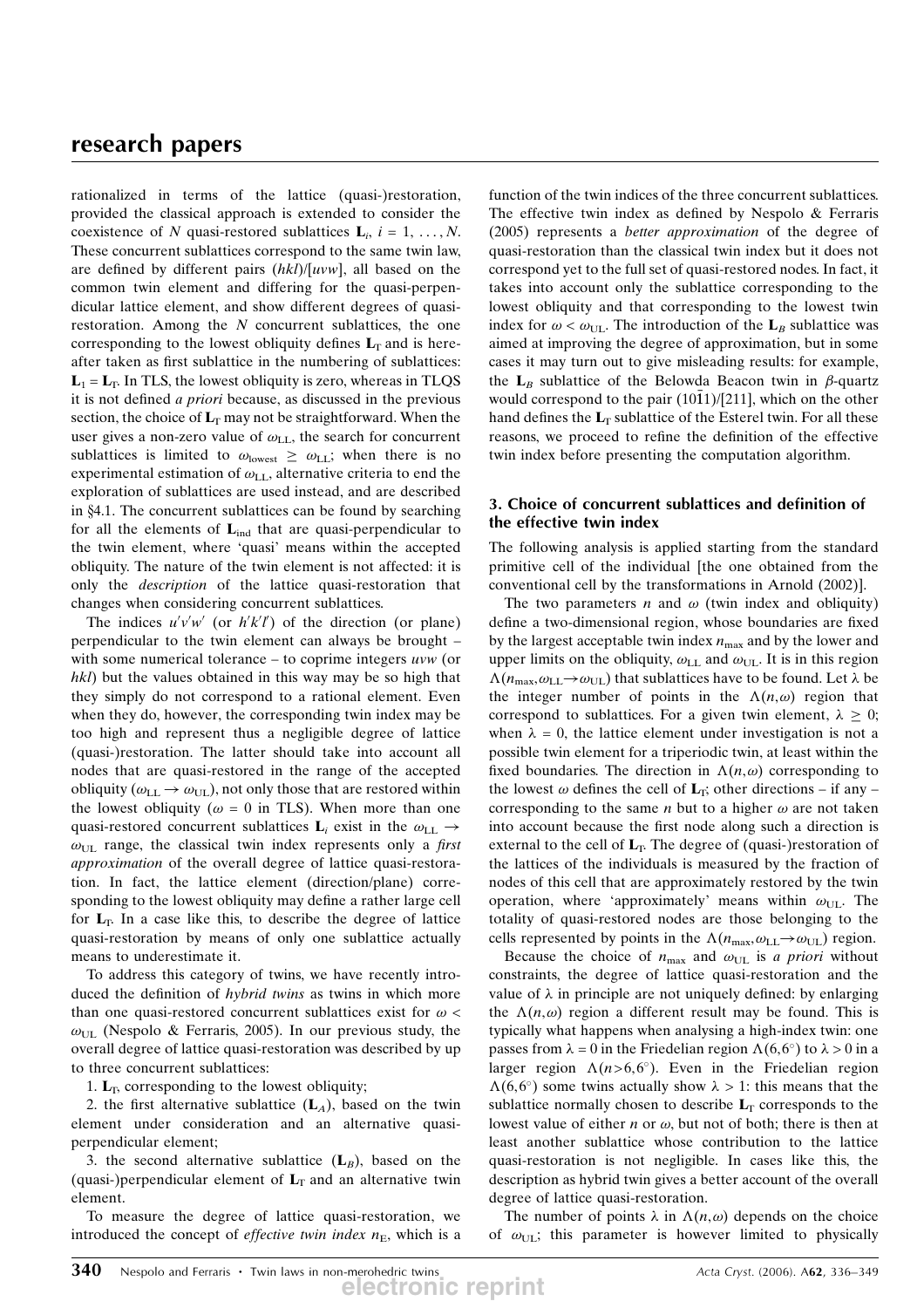meaningful values. In fact, a non-zero value of the obliquity means that the farther we move from the composition surface separating the individuals the more approximate is the lattice quasi-restoration. If the obliquity is high, the lattice mismatch becomes more severe also in proximity to the composition surface. Once the  $\lambda$  concurrent sublattices in  $\Lambda(n,\omega)$  have been located, the overall degree of lattice quasi-restoration is measured by the ratio between the multiplicity of the cell of  $L_T$ and the number of lattice nodes in this cell that belong to the  $L<sub>i</sub>$  concurrent sublattices. These (quasi-)restored nodes define the effective twin index  $n<sub>E</sub>$ . An *estimation* of  $n<sub>E</sub>$  is given by the following expression:

$$
\langle n_{\rm E} \rangle = \frac{X_1}{\sum_{i=1}^{\lambda} \text{int}(X_1/X_i) f_i},\tag{4}
$$

where  $X_i$  and  $f_i$  are the values of X and f in equation (1) for the ith sublattice and  $int(x)$  is the integer part of x. Actually, equation (4) gives the fraction of nodes of  $L_{ind}$  in the cell of  $L_T$ belonging to the  $\lambda$  concurrent sublattices found in  $\Lambda(n,\omega)$  and represents the lower limit of  $n<sub>E</sub>$ . In some cases, a quasirestored node may belong to two different sublattices, and the



#### Figure 1

Schematic flowchart of the computation algorithm. For  $i$ -TLS twins, the computation is performed in one step, by taking  $\kappa = n_{\text{max}} = X/f$  and  $\omega_{\text{LL}} = 0.$ 

effective twin index may thus be slightly larger than the estimation obtained by equation (4): we will discuss this point when analysing some examples (see  $\S$  $4.3.2$  and  $5.8$ ).

Equation (4) is a generalization of the original definition introduced by Nespolo & Ferraris (2005): in the previous definition, the calculation of the effective twin index was straightforward and the algorithm did not include any risk of counting a node more than once. In the present extension, which aims at obtaining a more precise estimation of the actual degree of quasi-restoration of lattice nodes in hybrid twins, such a possibility exists, although only in special cases, and has to be taken into account in the calculation of  $n<sub>E</sub>$ .

For a lattice element supposed to give rise to a non-merohedric twin, the following three cases may arise:

 $\bullet \lambda = 0$ : the lattice element under investigation is not a possible twin element for a triperiodic twin, at least within  $n_{\text{max}}$ ,  $\omega_{\text{UL}}$ ;

 $\bullet \lambda = 1$ ,  $n_E = n$ : there is only one sublattice within  $n_{\text{max}}$ ,  $\omega_{\text{UL}}$ and the twin is *non-hybrid*; if *n* and  $\omega$  are within the classical limits  $(6,6^{\circ})$  the pair  $(hkl)/[uvw]$  represents a *Friedelian twin*; if *n* and  $\omega$  are not within the classical limits (6,6°) the pair (hkl)/ [uvw] represents a *non-Friedelian twin* which cannot be explained as hybrid;

 $\bullet \lambda > 1$ : the twin is *hybrid*, and its description as classical twin  $(\lambda = 1)$  is only an approximation; the degree of approximation can be estimated by the difference between  $n$ and  $n_{\rm E}$ .

### 4. Exploring the  $\Lambda(n,\omega)$  region

The algorithm used in the program GEMINOGRAPHY to explore the  $\Lambda(n,\omega)$  region is described in this section. A schematic flowchart of the computation process is shown in Fig. 1.

For a given metric, defined by the lattice parameters, a userdefined twin element  $(hkl)$  or  $[uvw]$  is analysed within the user-chosen region  $\Lambda(n_{\text{max}}, \omega_{\text{LL}} \rightarrow \omega_{\text{UL}})$ . It is also possible to explore intervals of hkl or uvw: this is useful to search for possible twin elements in a given  $L_{ind}$ . The value of  $n_{max}$  must be definitely higher than the classic Friedelian value, otherwise most hybrid twins will not be found and the result will be simply  $\lambda = 0$  or 1. For TLS twins, the cell of  $L_T$  is uniquely defined by the pairs  $(hkl)/[uvw]$  corresponding to zero obliquity. In the case of *i*-TLS, the value of  $n_{\text{max}}$  itself is imposed by the perpendicularity of these elements: it is automatically set at X/f, which overcomes the user-defined value,  $\omega_{\text{LL}}$  is also set to zero. For e-TLS, the cell of  $L_T$  is defined by the pairs corresponding to  $\omega = 0$ ; but, because the perpendicularity of these elements depends on at least one metric parameter, a tolerance on the zero obliquity is introduced. For TLQS, the user-defined minimal value of the obliquity,  $\omega_{\text{LL}}$ , is used as a threshold to end the exploration when a direction making an obliquity lower than the one experimentally determined is reached. When an experimental estimation of the obliquity is not available, the default value of zero is used for  $\omega_{LL}$  and a different threshold criterion, described below, is then used.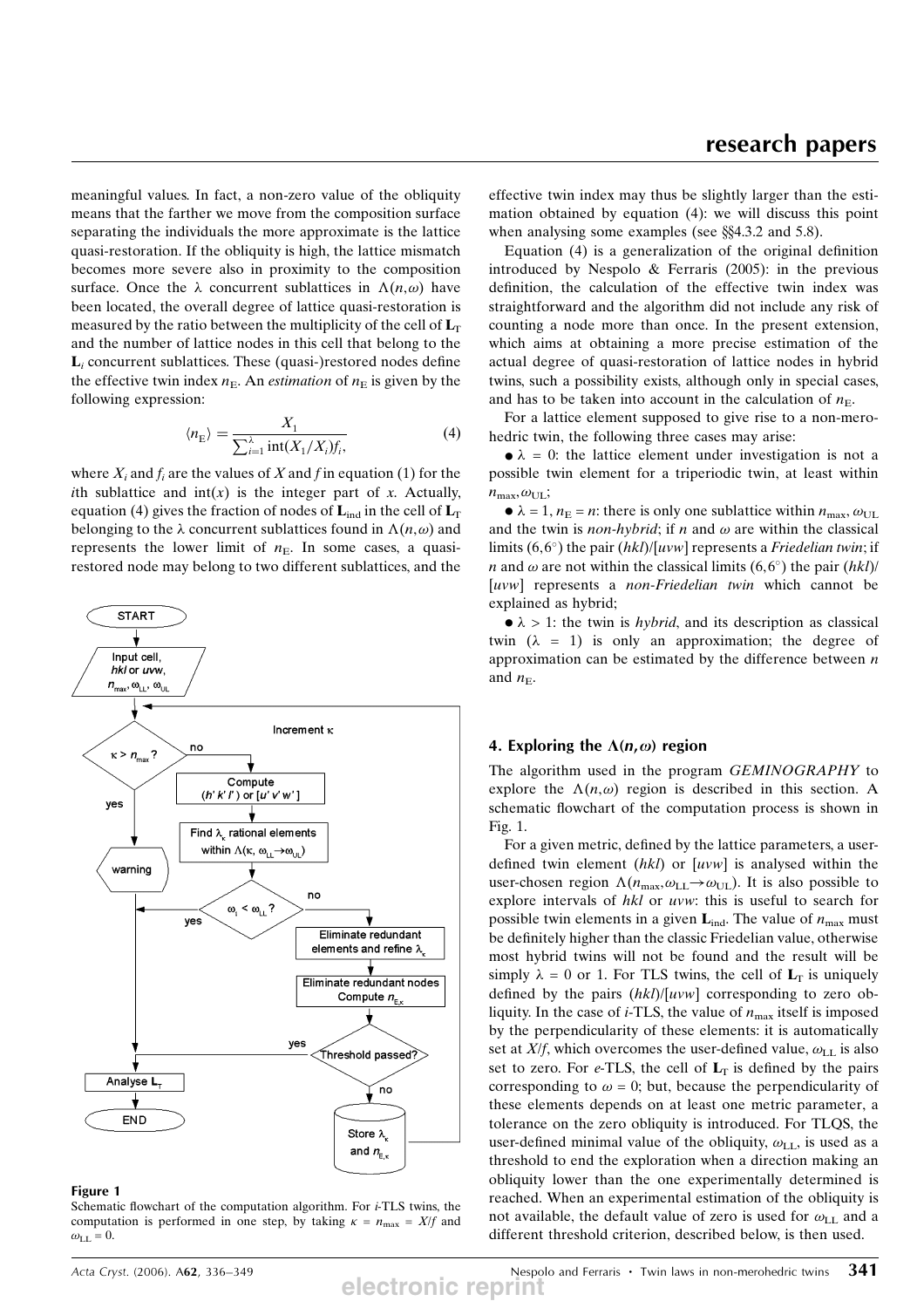The  $\Lambda(n,\omega)$  region is explored at once for *i*-TLS, and stepby-step for e-TLS and TLQS, the step pointer being hereafter indicated by  $\kappa$ . The perpendicular elements  $(h'k'l')$  or  $[u'v'w']$ are computed by means of equation  $(2)$  or  $(2')$ : these are in general irrational planes/directions. The rational elements close to  $(h'k'l')$  or  $[u'v'w']$  are then obtained, within the region  $\Lambda(\kappa, \omega_{\text{LL}} \to \omega_{\text{UL}})$ : their number is  $\lambda_{\kappa}$ . Not all these elements are however independent: redundant elements must be eliminated to obtain the final value of  $\lambda_{\kappa}$ , which is then stored, together with the effective twin index at the  $\kappa$ th step,  $n_{E,\kappa}$ .

As discussed above, in TLQS twins the cell of  $L_T$  may not be uniquely defined: the pair defining the cell of  $L_T$  within a given  $\Lambda(n,\omega)$  region becomes one of the alternative pairs within a larger  $\Lambda(n,\omega)$  region. The consequence is that the degree of lattice quasi-restoration increases monotonously and, consequently, the effective twin index decreases. This increase in  $\lambda_{\kappa}$ is however not always meaningful: for a given obliquity, the linear separation between quasi-restored nodes increases with the distance from the composition surface.

To overcome this problem, two options are left to the user. 1. To choose a non-zero value of the minimal obliquity  $\omega_{\text{LL}}$ 

below which the pairs  $(hkl)/[uvw]$  are not accepted as possible cells for  $L_T$ . This is the case when the obliquity is known or supposed. The algorithm is then used to look for possible hybrid contributions. If the twin element under consideration corresponds to *i*-TLS,  $\omega_{LL}$  is forced to zero.

2. To allow the program optimizing the description of the lattice overlap by means of the algorithm described in the next section, which concerns TLQS twins analysed with  $\omega_{LL} = 0$ .

## 4.1. Choice of  $L<sub>T</sub>$  for  $\omega_{LL} = 0$  in TLQS

In general,  $\lambda_{\kappa}$  does not increase continuously at each increment of  $\kappa$  but may remain constant in more or less large subregions. In other words, the change between two given values of  $\lambda$  may occur in several steps, each step involving a small increment in the  $\Lambda$  region, or in one step, corresponding to a large increment of  $\Lambda$ . In the first case, each widening of the  $\Lambda$  region corresponds to a better approximation by  $n_E$  of the real degree of lattice overlap. In the second case, the additional points found in the larger  $\Lambda$  region correspond to contributions from nodes away from the composition surface and their physical meaning is thus negligible. In the case of reflection twins, let the period along the direction  $[uvw]$ defining the *primitive* cell of  $\mathbf{L}_{\text{T}}$  at the step  $\kappa$  be  $\tau_{[uvw],\kappa}$ : if  $[uvw]$ defines a centred cell, the corresponding primitive direction is used to compute  $\tau_{[uvw]}$ . The ratio  $\tau_{[uvw],k}/\tau_{[uvw],k-1}$  is taken as a threshold to stop the exploration: once outside the Friedelian region  $(n > 6)$ , when this ratio is higher than a given threshold, the increase in the number  $\lambda$  of concurrent sublattices concerns lattice vectors sufficiently far from the composition surface for their contribution to be negligible. An empirical value of 1.5 for the threshold has shown to work well for all the cases analysed so far. If this limit is not reached during the whole exploration, the  $\Lambda(n,\omega)$  region indicated by the user may be too narrow: a warning is then printed.

For rotation twins,  $d_{(hkl)\kappa-1}/d_{(hkl)\kappa}$  is used as threshold. The smaller is  $d_{(hkl)}$ , the lower is the density of nodes in the plane defining the jth sublattice  $L_i$ . Outside the Friedelian region  $(n > 6)$ , when the above ratio is higher than 1.5, the increase in the number  $\lambda$  of concurrent sublattices concerns lattice planes of sufficiently low density for their contribution to be negligible.

### 4.2. Derivation of the quasi-perpendicular lattice elements

For each (hkl), the perpendicular direction  $[u'v'w']$  is computed by means of equation (2); in the case of rotation twins,  $(h'k'l')$  is computed in terms of [uvw] by means of equation (2'). The algorithm works similarly on both rotation and reflection twins and one does not need to distinguish them at this stage; let us indicate the result as  $e_1, e_2, e_3$ . The algorithm proceeds as follows. An index  $e_i$  is considered to be a 'quasi-integer' if its mantissa is lower than 0.1 or higher than 0.9.

1. When  $e_1, e_2, e_3$ , are not quasi-integers – that is the general case – they are first of all normalized to the smallest of the three  $(e_{\min})$ : the smallest  $e_i$  is now 1. If the two others are quasi-integers, the process jumps to step 3.

2. Let  $m_i$  be the mantissa of  $e_i$ ; the three  $e_i$ s are normalized to the largest  $m_i$  and the process is repeated until all the three  $e_j$ s are quasi-integer, or until  $n_k$  – the twin index computed at the  $\kappa$ th iteration step by taking the integers closest to  $e_j$ s – is larger than the limit given in input by the user  $(n_{\text{max}})$ .

3. The rational elements whose indices are closest to  $e_1e_2e_3$ are computed by adding  $0 \pm 0.5$  to each  $e_i$  in all possible combinations. The  $\pm 0.5$  addition justifies considering as 'quasi-integer' an  $e_i$  differing from an integral value by no more than 0.1. For each element obtained in this way, n and  $\omega$ are computed. If they correspond to a point in the  $\Lambda(n,\omega)$ region, then the corresponding element is stored.

4. The  $e_i$ s are divided by  $(1 + m_{\text{max}})$ , where  $m_{\text{max}}$  is the largest of the three mantissas. Iteration between steps 3 and 4 continues until the smallest  $e_i$  is lower than 1. In this way, the whole set of rational elements close to the one found at step 2 is analysed.

5. The pairs  $(hkl)/[uvw]$  obtained above are analysed. If no pair has been stored, then the element under consideration is not a possible twin element in the  $\Lambda(n,\omega)$  region under investigation ( $\lambda = 0$ ). Otherwise, the pair corresponding to the lowest obliquity and to the lowest n with the same  $\omega$  is retained and defines the  $L_T$  sublattice at step  $\kappa$ .

## 4.3. Redundancy elimination and calculation of the effective twin index

At each step  $\kappa$ , the set of  $\lambda_{\kappa}$  quasi-perpendicular lattice elements is checked for consistency to avoid counting more than once a sublattice or a lattice node.

4.3.1. Elimination of the redundant pairs. In some cases, it may happen that the exploration of the  $\Lambda(n_{\text{max}}, \omega_{\text{LL}} \rightarrow \omega_{\text{UL}})$ region leads to counting the same sublattice more than once. This is for example the case of reflection twins when the ith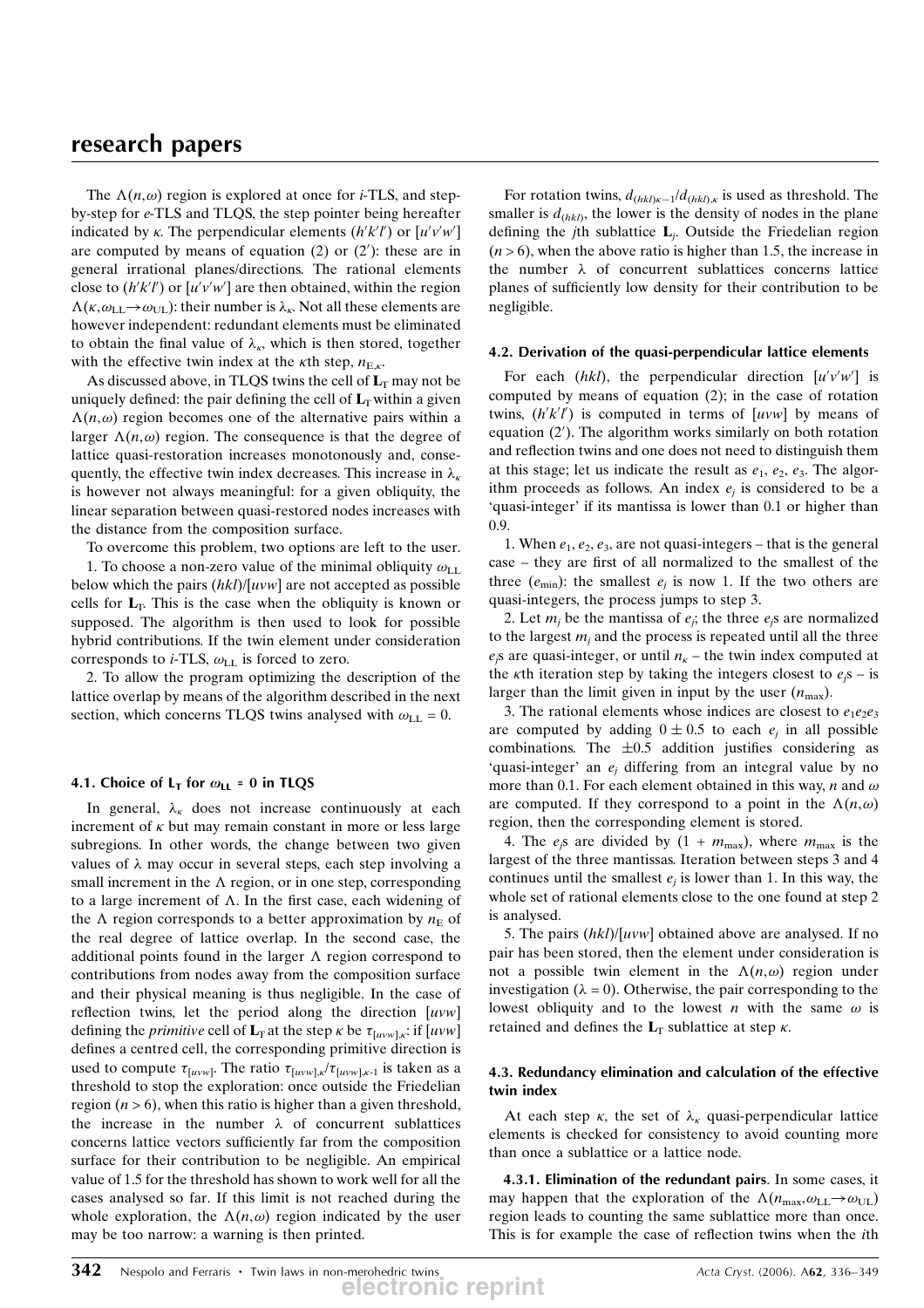pair  $(hkl)/[u_iv_iw_i]$  defines a centred cell and the centring vector is parallel to the  $[u_i v_i w_j]$  vector defining the cell of the jth pair  $(hkl)/[u_iv_jw_j]$   $(i \neq j)$ . For this reason, the set of quasiperpendicular pairs obtained from the exploration of  $\Lambda(n_{\text{max}}, \omega_{\text{LL}} \rightarrow \omega_{\text{UL}})$  is analysed to eliminate multiple sublattice counts.

For reflection twins,  $\mathbf{L}_i$  is based on the twin plane (hkl) and on the *i*th quasi-perpendicular direction  $[u_i v_i w_i]$ . The elimination of redundant pairs is performed by comparing the corresponding primitive cells, which are obtained as follows.

1. A provisional cell is built, based on the primitive mesh in (hkl) corresponding to the two shortest in-plane vectors corresponding to the directions  $[u_A v_A w_A]$  and  $[u_B v_B w_B]$  and the quasi-perpendicular direction  $[u_i v_i w_i]$ . Because the mesh in *(hkl)* is primitive, the value of  $f = X/n$  for this cell can be only 1 or 2. If  $f = 1$ , the cell is primitive and computation jumps to step 3.

2. If  $f = X/n = 2$ , the cell is of type S or I; the corresponding primitive cell is obtained by computing the indices of the three directions  $[u_i + u_A, v_i + v_A, w_i + w_A], [u_i + u_B, v_i + v_B, w_i + w_B]$ (for S centring) and  $[u_i + u_A + u_B, v_i + v_A + v_B, w_i + w_A + w_B]$ (for I centring). Only one of these three triples has all-even values: it identifies the centring vector, whose coordinates uvw are half the all-even indices found in this way.

3. The node corresponding to the vector defining the primitive cell of  $L_i$ , whose coordinates uvw have been obtained in the previous steps, is stored together with its eight neighbours obtained by adding and subtracting the vectors defining the primitive mesh in (hkl) as well as their vector sum:  $u \pm u_A$ ,  $v \pm v_A$ ,  $w \pm w_A$ ,  $u \pm u_B$ ,  $v \pm v_B$ ,  $w \pm w_B$  and  $u \pm u_A \pm u_B$ ,  $v \pm v_A \pm v_B$ ,  $w \pm w_A \pm w_B$ .

4. The nodes obtained in this way are compared one-to-one: if the same node occurs in correspondence of more than one  $L_i$ , only the sublattice with lower index is retained.

For rotation twins, the same analysis is applied in the reciprocal space by exchanging the role of planes and directions. Because of the relations of reciprocity of lattice types, if the reciprocal of a cell contains nodes belonging to another cell, the same is true also for the original cell.

4.3.2. Elimination of the redundant nodes and calculation of  $n_F$ . Once the set of the  $\lambda$  independent pairs has been established, the number of nodes of  $L_{ind}$  that are quasirestored by the twin operation and that are internal to the cell of  $L_T$  is calculated. To do this, three lattice directions are used for each sublattice Li:

 $\bullet$  for reflection twins, the two directions defining a primitive mesh in the twin plane,  $[u_A^P v_A^P w_A^P]$  and  $[u_B^P v_B^P w_B^P]$ , and the *i*th quasi-perpendicular direction  $[u_i^P v_i^P w_i^P]$ ;

• for rotation twins, the twin axis  $[u_1^P v_1^P w_1^P]$  and two directions defining a primitive mesh in the ith quasi-perpendicular plane  $[u_{A,i}^P v_{A,i}^P w_{A,i}^P]$  and  $[u_{B,i}^P v_{B,i}^P w_{B,i}^P]$ .

For each triple of directions, the corresponding nodes and their neighbours are searched and stored:

• for reflection twins, stored nodes are:  $u_i^P v_i^P w_i^P$ ;  $u_i^P \pm u_A^P, v_i^P \pm v_A^P, w_i^P \pm w_A^P;$   $u_i^P \pm u_B^P, v_i^P \pm v_B^P, w_i^P \pm w_B^P;$  $u_i^P \pm u_A^P \pm u_B^P, v_i^P \pm v_A^P \pm v_B^P, w_i^P \pm w_A^P \pm w_B^P;$ 

• for rotation twins, stored nodes are:  $u_{A,i}^P$ ,  $v_{A,i}^P$ ,  $w_{A,i}^P$ ;  $u_{B,i}^P$ ,  $v_{B,i}^P$ ,  $w_{B,i}^P$ ;  $u_{B,i}^P$ ,  $v_{B,i}^P$ ,  $w_{B,i}^P$ ,  $v_{B,i}^P \pm v_1^P$ ,  $w_{B,i}^P \pm w_1^P$ ;  $v_{B,i}^P$ ,  $v_{B,i}^P$ ;<br> $u_{A,i}^P \pm u_1^P$ ,  $v_{A,i}^P \pm v_1^P$ ,  $w_{A,i}^P \pm w_1^P$ ;  $u_{A,i}^P \pm u_{B,i}^P, v_{A,i}^P \pm v_{B,i}^P, w_{A,i}^P \pm w_{B,i}^P;$ 

 $u_{A,i}^P \pm u_{B,i}^P \pm u_1^P, v_{A,i}^P \pm v_{B,i}^P \pm v_1^P, w_{A,i}^P \pm w_{B,i}^P \pm w_1^P.$ 

If the cell of  $L_i$  is of type S or I, a further set of nodes, obtained from the centring node  $u_{\rm C}v_{\rm C}w_{\rm C}$ , is added too.

The cell of  $L_T$  contains  $m = \text{int}(X_1/X_i)$  cells of the *i*th sublattice. Therefore, the following nodes are added to the set obtained above:

• for reflection twins, the nodes  $j \times u_i^P$ ,  $j \times v_i^P$ ,  $j \times w_i^P$  and  $j \times u_{\text{C},i}, j \times v_{\text{C},i}, j \times w_{\text{C},i}$ , as well as their neighbours, j taking values from 2 to m;

• for rotation twins, the nodes  $j \times u_{A,i}^P$ ,  $j \times v_{A,i}^P$ ,  $j \times w_{A,i}^P$ ;  $j \times u_{B,i}^P$ ,  $j \times v_{B,i}^P$ ,  $j \times w_{B,i}^P$ ;  $j \times u_{C,i}$ ,  $j \times v_{C,i}$ ,  $j \times w_{C,i}$ , as well as their neighbours,  $j$  taking values from 2 to  $m$ .

The set of nodes obtained in this way is re-indexed in the cell of  $L_T$  by applying the transformation

$$
\begin{bmatrix} u_{A,1}^P & u_{A,1}^P & u_{B,1}^P \\ v_{A,1}^P & v_{A}^P & v_{B,1}^P \\ w_{A,1}^P & w_{A}^P & w_{B,1}^P \end{bmatrix}^{-1} | u \quad v \quad w \rangle_{\mathbf{L}_{ind}} = | u \quad v \quad w \rangle_{\mathbf{L}_{\mathrm{T}}}.
$$
 (5)

Only the nodes  $|uvw\rangle_{\mathbf{L}_r}$  having all the three coordinates nonnegative and less than 1 are in the cell of  $L<sub>T</sub>$ . Among these, if a node occurs twice or more, it is counted only once. The effective twin index  $n_E$  is finally obtained by dividing the multiplicity of the cell of  $L_T$  by the number of nodes obtained in this way.

### 4.4. Analysis of the pseudosymmetry of the twin lattice

The analysis of the symmetry of a lattice is a straightforward task best accomplished via the metric tensor (see e.g. Mighell & Rodgers, 1980). In the case of twins, however, we are more interested in the *pseudosymmetry* of  $L_T$  rather than in its true symmetry. In fact, to say that a (sub)lattice  $L_i$  is restored within a given obliquity  $\omega$  implicitly means that the symmetry of that sublattice,  $\mathcal{D}(\mathbf{L}_i)$ , is close to a higher holohedry  $\mathcal{D}'$ , the discrepancy being at most  $\omega$ . The proximity of the linear parameters is also important in evaluating the pseudosymmetry of a (sub)lattice. For example, an orthorhombic crystal with a numerically close to b may undergo twinning by  $\pm 90^\circ$ rotation about the  $c$  axis. The twin law is the coset obtained when decomposing  $\mathcal{D}(L_T) = 4/mmm$  in terms of  $\mathcal{D}(\mathcal{H}) = mmm$ , and – from the view point of the lattice – any of the eight operations in this coset (including the operation  $4_{[001]}$  for which the obliquity is zero)<sup>7</sup> may be taken as twin operation. In a case like this,  $\mathbf{L}_T$  coincides with  $\mathbf{L}_{ind}$  within  $|a - b|$ .

The (pseudo)symmetry of  $L_T$  is analysed starting from the transformation matrix relating  $L_{ind}$  and  $L_T$ . Because the pair  $(hkl)/[uvw]$  is quasi-perpendicular (within  $\omega_{UL}$ ),  $L_T$  is at least pseudomonoclinic. In terms of the primitive cell, the transformation is straightforward:

<sup>7</sup> For information on the possibility of zero-obliquity TLQS twins, see the discussion of the leucite case in Grimmer & Nespolo (2006).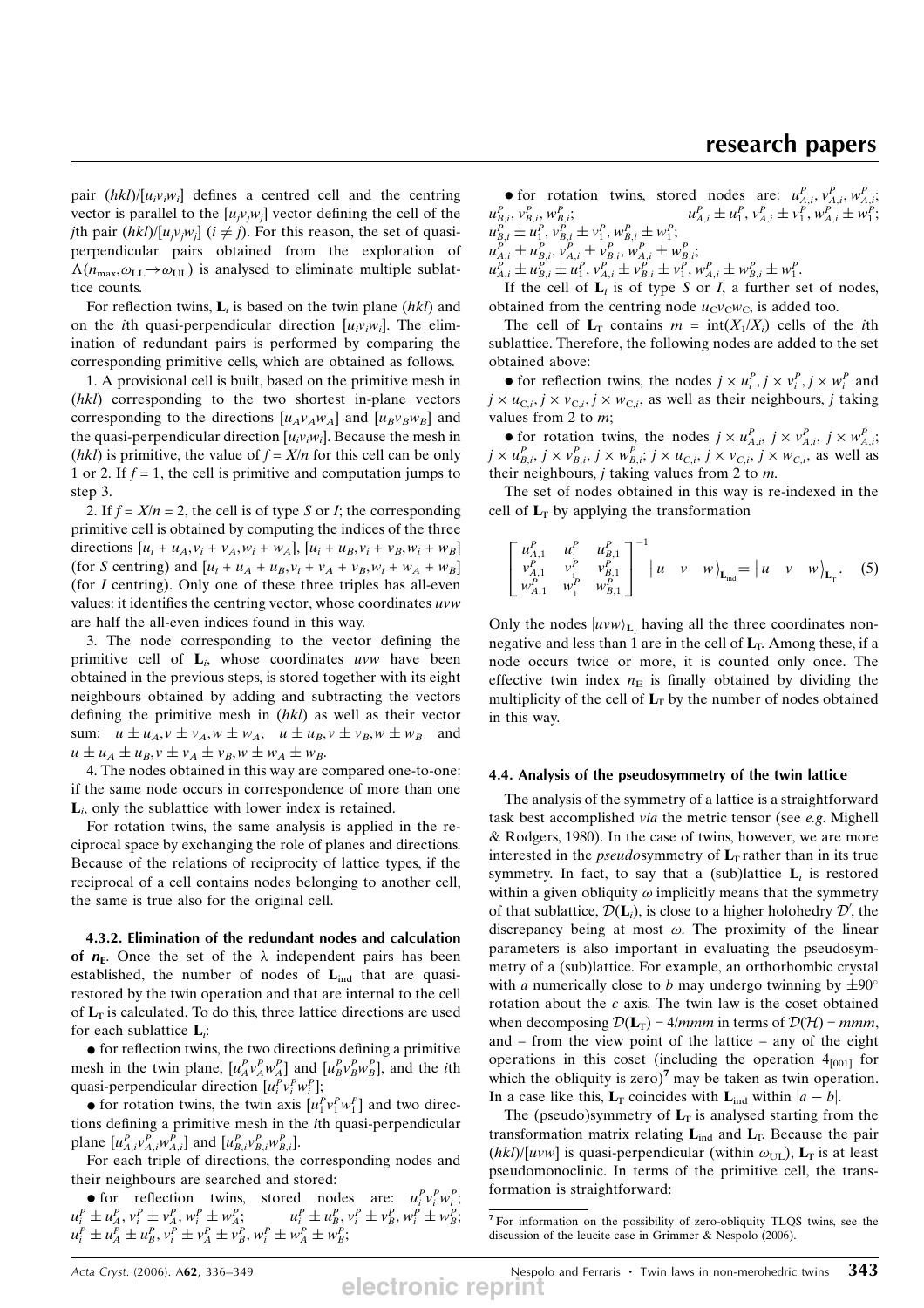$$
\begin{aligned}\n\begin{pmatrix} a & b & c \end{pmatrix}_{\mathbf{L}_{\mathrm{T}}} = \begin{pmatrix} a^P & b^P & c^P \end{pmatrix}_{\mathbf{L}_{\mathrm{ind}}} \mathbf{U}_{\mathrm{T}}^P; \quad \mathbf{U}_{\mathrm{T}}^P = \begin{bmatrix} u_A^P & u_A^P & u_B^P \\ v_A^P & v_\mathrm{T}^P & v_B^P \\ w_A^P & w_\mathrm{T}^P & w_B^P \end{bmatrix}.\n\end{aligned}
$$
\n(6)

The same transformation is obtained from the conventional cell (the cell normally given in input by the user) by considering the coordinates  $x_A y_A z_A$ ,  $x_B y_B z_B$  and  $x_T y_T z_T$  (which can be fractional) of the first node along the corresponding directions in the conventional mesh in (hkl) and along the direction quasi-perpendicular to the (hkl) plane. The transformation from  $\mathbf{L}_{ind}$  to  $\mathbf{L}_{T}$  is then obtained from

$$
\begin{pmatrix} a & b & c \end{pmatrix}_{\mathbf{L}_{\mathrm{T}}} = \begin{pmatrix} a & b & c \end{pmatrix}_{\mathbf{L}_{\mathrm{ind}}} \mathbf{U}_{\mathrm{T}}; \quad \mathbf{U}_{\mathrm{T}} = \begin{bmatrix} x_A & x_{\mathrm{T}} & x_B \\ y_A & y_{\mathrm{T}} & y_B \\ z_A & z_{\mathrm{T}} & z_B \end{bmatrix}.
$$
\n(6')

If  $m_{\text{ind}}$  and  $m_{\text{T}}$  are the multiplicities of the conventional cells of  $\mathbf{L}_{ind}$  and of  $\mathbf{L}_T$ , respectively, and  $|\mathbf{U}_T|$  is the determinant of the transformation matrix  $U_T$ , the twin index is simply  $n =$  $|\mathbf{U}_\text{T}| \times m_{\text{ind}}/m_{\text{T}}$ .

The computed obliquity is assumed to be an angular tolerance on the metric symmetry of  $L_T$ , whereas the tolerance on the linear parameters is chosen by the user. The evaluation of the pseudosymmetry of  $L<sub>T</sub>$  is described by the following examples.

1. If the obliquity of the sublattice is 1.5 $\degree$  and  $L_T$  is monoclinic with  $\beta \leq 91.5^{\circ}$ ,  $L_T$  is considered pseudo-orthorhombic, whereas it is considered monoclinic if  $\beta > 91.5^{\circ}$ .

2. If  $\mathbf{L}_{\text{T}}$  is orthorhombic with  $|a - b| \leq t$ , where t is the tolerance adopted by the user, then  $L_T$  is considered pseudotetragonal.

The type of centring of  $L_T$  is also evaluated as follows, starting from the *primitive* cell of  $L_{ind}$  (Grimmer & Nespolo, 2006):

1. if  $u_A^P + u_{\rm T}^P$ ,  $v_A^P + v_{\rm T}^P$ ,  $w_A^P + w_{\rm T}^P$  are all even, the lattice is C-centred;

2. if  $u_B^P + u_{\rm T}^P$ ,  $v_B^P + v_{\rm T}^P$ ,  $w_B^P + w_{\rm T}^P$  are all even, the lattice is A-centred;

3. if  $u_A^P + u_B^P$ ,  $v_A^P + v_B^P$ ,  $w_A^P + w_B^P$  are all even, the lattice is B-centred;

4. if the three conditions above are all satisfied, the lattice is F-centred;

5. if  $u_A^P + u_B^P + u_T^P$ ,  $v_A^P + v_B^P + v_T^P$ ,  $w_A^P + w_B^P + w_T^P$  are all even, the lattice is I-centred.

If the result is a non-standard setting  $(e.g. a$ -unique monoclinic lattice,  $mA$  or  $mB$  lattices etc.), the transformation to a standard setting is applied.

The same analysis can be applied to the other  $\lambda - 1$ concurrent sublattices.

### 5. Examples

A few examples are analysed with some details in this section. These are all taken from mineral structures because of the large number of detailed descriptions of twins available in the literature for this category. Obviously, the analysis applies as well to any kind of triperiodic crystalline compound. Cell

| Table 3                                                                                                  |  |  |  |
|----------------------------------------------------------------------------------------------------------|--|--|--|
| Analysis of the $\{012\}$ twin in forsterite as a function of $\kappa$ in $\Lambda(\kappa, 6^{\circ})$ . |  |  |  |

| κ         | λκ             | [hkl]      | $\boldsymbol{n}$ | $\omega$ | $n_{\rm E}$ | $\tau [uvw]_{\kappa}/\tau [uvw]_{\kappa-1}$ |
|-----------|----------------|------------|------------------|----------|-------------|---------------------------------------------|
| $1 - 9$   | $\theta$       |            |                  |          |             |                                             |
| 10        | $\mathbf{1}$   | [029]      | 10               | 4.4      | 10.0        |                                             |
| 11        | $\overline{c}$ | [015]      | 11               | 2.5      | 5.5         | 1.002                                       |
|           |                | [029]      | 10               | 4.4      |             |                                             |
| 12        | 3              | [0,2,11]   | 12               | 0.9      | 4.0         | 1.15                                        |
|           |                | [015]      | 11               | 2.5      |             |                                             |
|           |                | [029]      | 10               | 4.4      |             |                                             |
| $13 - 24$ | 4              | [016]      | 13               | 0.5      | 3.2         | 1.031                                       |
|           |                | [0, 2, 11] | 12               | 0.9      |             |                                             |
|           |                | [015]      | 11               | 2.5      |             |                                             |
|           |                | [029]      | 10               | 4.4      |             |                                             |
|           |                |            |                  |          |             |                                             |

parameters have been taken from http://www.webmineral. com/.

### 5.1. The {052} twin in pyrite and galena

The analysis of this twin was presented in Nespolo & Ferraris (2005)<sup>8</sup> on the basis of the previous definition of  $n<sub>E</sub>$ . The generalized definition we have introduced here implies a minor modification of the lattice interpretation of this twin.

Pyrite, FeS<sub>2</sub>, has space group  $Pa\bar{3}$ ,  $a = 5.417 \text{ Å}$ . Besides the common spinel law  $\{111\}/\{111\}$ , twin index 3, Smolar̃ (1913) reported several other twins, some of which are definitely non-Friedelian. Because the lattice of pyrite is cubic, twinning is always *i*-TLS and the cell of  $L_T$  is uniquely defined by  $\{hkl\}$  $\langle hkl \rangle$ . The parameter  $n_{\text{max}}$  is also uniquely defined by X/f: there is no need to explore a region larger than  $\Lambda(X/f, \omega_{\text{UL}})$ because the sublattice corresponding to zero obliquity is defined a priori.

The {052} twin has  $n = 29$  and  $\omega = 0$ : the cell of  $L_T$  is defined by the directions [052], [025] and [100]:  $L_T$  is obviously tetragonal, and twinning is by reticular merohedry. In the exploration for concurrent sublattices, the region to be analysed is  $\Lambda(29,\omega)$ , where  $\omega$  is here taken equal to the Friedelian limit of  $6^\circ$  as usual. In  $\Lambda(29,6^\circ)$ , besides [052] two other directions quasi-perpendicular to (052) exist: [021] and [031], for which  $n = 6$ ,  $\omega = 4.8^{\circ}$  and  $n = 17$ ,  $\omega = 3.4^{\circ}$ , respectively. These three contributions give  $n<sub>E</sub> = 4.8$ , which coincides with the estimation [equation (4)]:  $29/(1 + 4 + 1)$ . When interpreted as a hybrid twin, the {052} twin in pyrite comes out to have an effective twin index within the Friedelian limit.

Fig. 2 shows the (100) plane of  $L_{ind}$  and the corresponding projection of the cells  $L_T$ ,  $L_2$  and  $L_3$ , based on the (052)/[052],  $(052)/[021]$  and  $(052)/[031]$  pairs, respectively: the cell of  $L<sub>2</sub>$  is centred S, the others are primitive.  $[02\overline{5}]$  is the direction representing the trace of the (052) plane on (100). White, blue and red nodes belong to  $L_T$ ,  $L_2$  and  $L_3$ , respectively; black nodes belong to  $L_{ind}$  only. The cell of  $L_T$  passing through the twin plane contains one node of  $L_T$ , four nodes of  $L_2$  and one node of  $\mathbf{L}_3$  that are thus restored or quasi-restored by the twin operation. The fraction of nodes of  $L_{ind}$  that are (quasi-)

<sup>8</sup> Table 1 in Nespolo & Ferraris (2005) contains an evident typo: the obliquity of the alternative sublattices of the pyrite twin is 4.8, as discussed in the text, and not 5.5.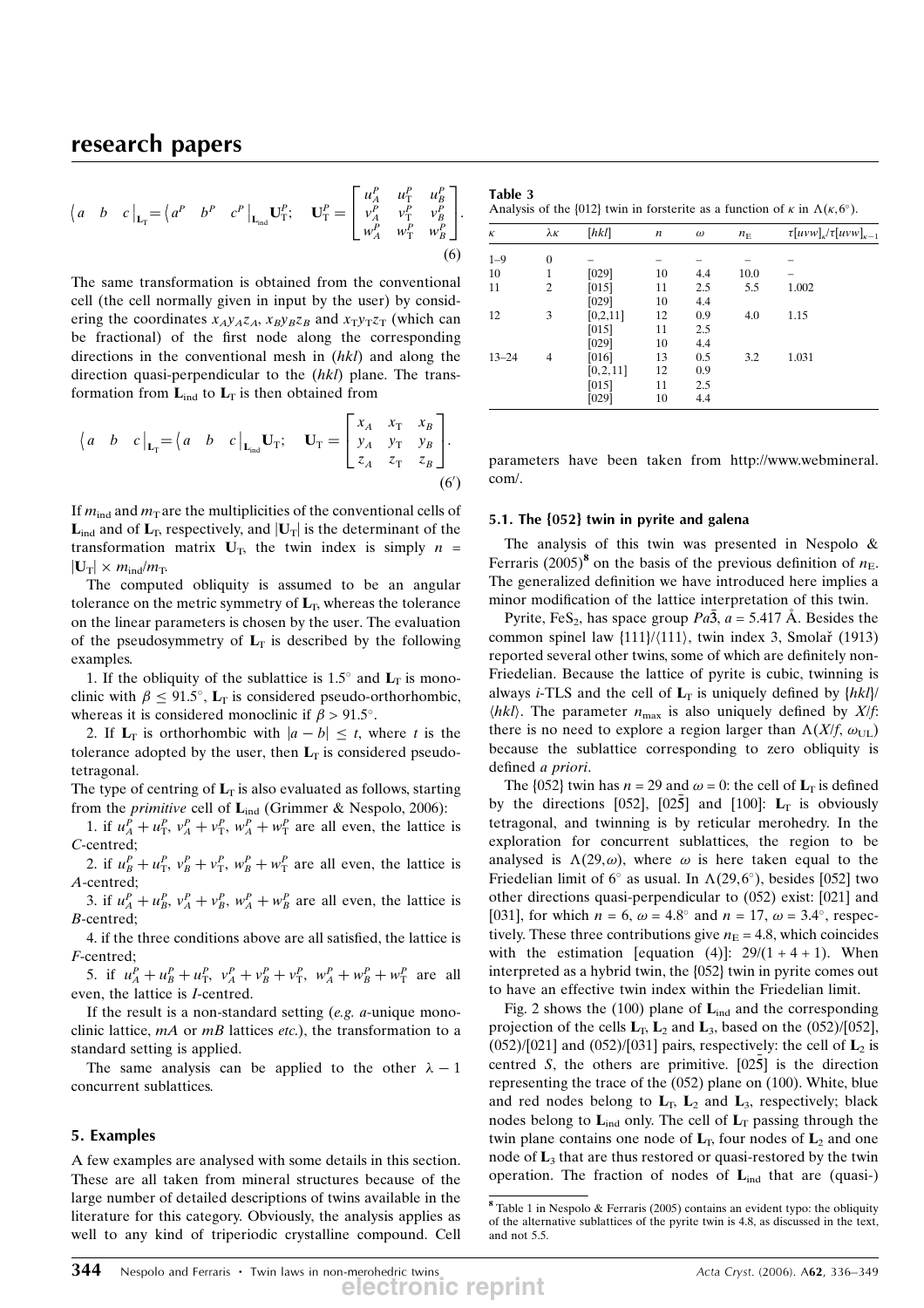### Table 4

Interpretation of the high-index twins in  $\beta$ -quartz.

Exploration done in  $\Lambda$ (4–40, 6°) for all twins but the Pierre-Levée, for which the region explored was  $\Lambda$ (4–40, 7°) because of the high obliquity of  $\mathbf{L}_3$ . In bold type, Friedel's interpretation of the twin. See text for details.

| Twin name                                 | Breithaupt                             | Belowda Beacon                         | <b>Wheal Coates</b>                     | Cornwall                               | Pierre-Levée                            |
|-------------------------------------------|----------------------------------------|----------------------------------------|-----------------------------------------|----------------------------------------|-----------------------------------------|
| Twin law                                  | ${1121}$                               | ${3032}$                               | ${2131}$                                | ${2021}$                               | ${2133}$                                |
| $\Lambda(\kappa_{\min}, \omega)$<br>$L_T$ | $\Lambda(6,6^{\circ})$<br>(1121)/[552] | $\Lambda(4,6^{\circ})$<br>(3032)/[211] | $\Lambda(17,6^{\circ})$<br>(2131)/[431] | $\Lambda(7,6^{\circ})$<br>(2021)/[632] | $\Lambda(10,7^{\circ})$<br>(2133)/[544] |
| Twin index                                |                                        |                                        |                                         |                                        |                                         |
| Obliquity                                 | $0.7^\circ$                            | $4.7^\circ$                            | $2.9^\circ$                             | $1.5^\circ$                            | $2.1^\circ$                             |
| $\mathbf{L}_2$                            | (1121)/[221]                           |                                        |                                         |                                        | (2133)/[433]                            |
| Twin index                                |                                        |                                        |                                         |                                        | 10                                      |
| Obliquity                                 | $4.4^\circ$                            |                                        |                                         |                                        | $2.3^\circ$                             |
| $\mathbf{L}_3$                            |                                        |                                        |                                         |                                        | (2133)/[322]                            |
| Twin index                                |                                        |                                        |                                         |                                        |                                         |
| Obliquity                                 |                                        |                                        |                                         |                                        | $6.5^\circ$                             |
| Effective twin index $n_F$                | 3.0                                    | 4.0                                    | 6.0                                     | 7.0                                    | 4.3                                     |

restored by twinning is thus  $29/(1 + 4 + 1) = 4.8$ , namely the effective twin index.

The same twin has been reported in galena, which however has a cF lattice type  $(Fm\overline{3}m, a = 5.936 \text{ Å})$  instead of cP as in the case of pyrite. As a consequence, for  $\mathbf{L}_2$  (052)/[021], we have  $n_1 = 12$  instead of 6 and thus  $int(X_1/X_2) = int(29/12) = 2$ ,  $n_E = (n_E) = 29/(1 + 2 + 1) = 7.2$ . The cell of  $L_T$  is centred *I*, the cells of  $\mathbf{L}_2$  and  $\mathbf{L}_3$  are centred S.



#### Figure 2

Interpretation of the {052} twin in pyrite as hybrid twin. The figure shows the  $(100)$  plane, which contains the direction  $[02\overline{5}]$  belonging to the twin plane and the three directions [021], [052] and [031] that are (quasi-) perpendicular to the twin plain (052). The white, blue and red nodes are (quasi-)restored, within  $\omega = 6^{\circ}$ , by the twin operation. The cell of  $L_T$  is univocally defined by the i-TLS character of this twin and is identified by the white nodes. This cell contains four blue nodes, belonging to the cell defined by the (052)/[021] pair, and one red node, belonging to the cell defined by the (052)/[031] pair. The overall degree of lattice quasirestoration is  $29/(1 + 4 + 1) = 4.8$ , and this is the effective twin index  $n<sub>E</sub>$ for the {052} twin of pyrite.

### 5.2. The {012} twin in forsterite

Forsterite, Mg<sub>2</sub>SiO<sub>4</sub>, has space group *Pbnm*,  $a = 4.756$ ,  $b =$ 10.195,  $c = 5.981$  Å. In the literature, the  $\{012\}$  twin is reported, for which  $n = 13$  (Palache *et al.*, 1952), whose geminographical analysis is given in Table 3. This twin has  $\lambda = 0$  up to  $\Lambda(9,6^{\circ})$ : it is clearly a non-Friedelian twin, which cannot be explained when adopting a limit on the twin index as high as 9. The number of concurrent sublattices increases regularly from  $\Lambda(10,6^{\circ})$  to  $\Lambda(13,6^{\circ})$ , passing from  $\lambda = 1$  to  $\lambda = 4$ , with a corresponding decrease in the effective twin index from 10.0 to 3.2: the direction defining the cell of  $L_T$  in  $\Lambda(13,6^{\circ})$  is [016]. No further change is observed up to  $\Lambda(24,6^{\circ})$ . It is only at  $\Lambda$ (25,6°) that new contributions appear: the direction defining the cell of  $L_T$  would be [0,4,23] but the ratio  $\tau_{[0,4,23]}/\tau_{[016]}$  is 1.95  $(\tau_{[0,4,23]} = 72.59, \tau_{[0,16]} = 37.31 \text{ Å})$ , showing that the new contributions would play a role only within a very large cell, with quasi-restored nodes far from the composition surface. This big gap clearly indicates that the best description of the (012) twin in forsterite is obtained by considering the  $\lambda = 4$ sublattices in the  $\Lambda(13,6^{\circ})$  region.

The conventional mesh in (012) is defined by the two directions  $[02\overline{1}]$  and  $[100]$  that, together with  $[016]$ , define a monoclinic primitive c-unique, pseudo-orthorhombic cell with parameters  $a = 21.249$ ,  $b = 37.306$ ,  $c = 4.756$  Å,  $v = 90.49^{\circ}$ . The transformation to the b-unique setting is thus obtained by

$$
\begin{pmatrix} a & b & c \end{pmatrix}_{L_T} = \begin{pmatrix} a & b & c \end{pmatrix}_{L_{ind}} \mathbf{U}; \quad \mathbf{U} = \begin{bmatrix} 0 & -1 & 0 \\ 2 & 0 & 1 \\ -1 & 0 & 6 \end{bmatrix}.
$$

 $L_T$  is pseudo-orthorhombic but differently oriented relatively to  $\mathbf{L}_{\text{ind}}$ , twinning is thus by reticular pseudo-polyholohedry<sup>9</sup>.

#### 5.3. High-index twins in  $\beta$ -quartz

Drugman (1927, 1928, 1930, 1939) performed a systematic study of twins in  $\beta$ -quartz and reported several examples of

<sup>9</sup> Reticular polyholohedry corresponds to the case in which the point symmetries of  $L_T$  and  $L_{ind}$  coincide but the two lattices have different orientations (see Nespolo & Ferraris, 2004a).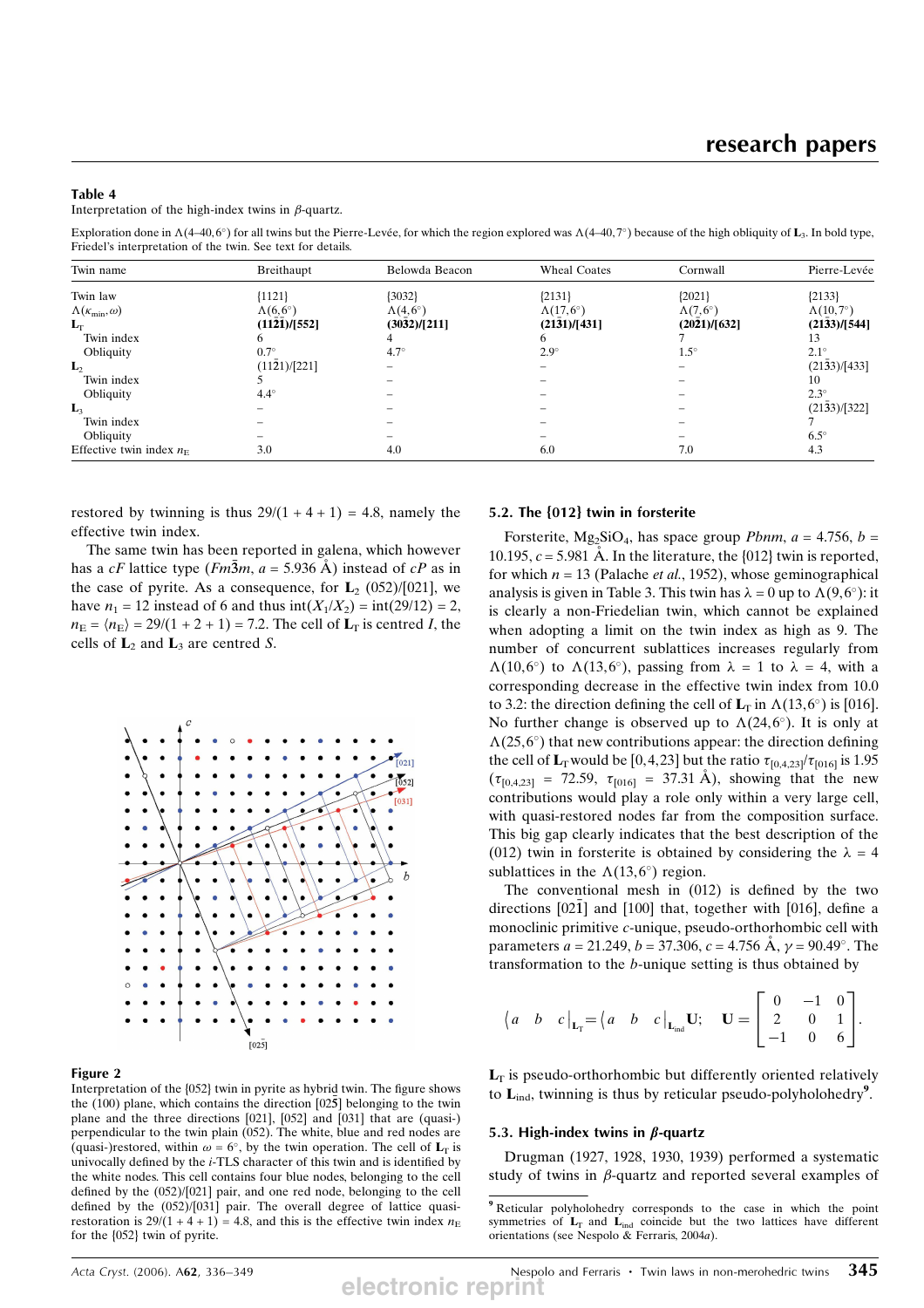| Table 5<br>Analysis of the $\{241\}$ twin in diaphorite in different $\Lambda(\kappa, 6^{\circ})$ regions. |                  |            |    |          |             |                                             |
|------------------------------------------------------------------------------------------------------------|------------------|------------|----|----------|-------------|---------------------------------------------|
| К                                                                                                          | $\lambda \kappa$ | [hkl]      | n  | $\omega$ | $n_{\rm E}$ | $\tau [uvw]_{\kappa}/\tau [uvw]_{\kappa-1}$ |
| $1 - 6$                                                                                                    | 0                |            |    |          |             |                                             |
| 7                                                                                                          | 1                | $[216]$    | 7  | 5.6      | 7.0         |                                             |
| $8 - 14$                                                                                                   | $\overline{c}$   | [218]      | 8  | 2.7      | 4.0         | 1.13                                        |
|                                                                                                            |                  | [216]      | 7  | 5.6      |             |                                             |
| $15 - 30$                                                                                                  | 6                | [217]      | 15 | 1.4      | 1.9         | 1.69                                        |
|                                                                                                            |                  | [7, 3, 26] | 13 | 3.6      |             |                                             |
|                                                                                                            |                  | [7, 3, 22] | 12 | 3.4      |             |                                             |
|                                                                                                            |                  | [5, 3, 22] | 11 | 4.9      |             |                                             |
|                                                                                                            |                  | [5,3,18]   | 10 | 5.5      |             |                                             |
|                                                                                                            |                  | [218]      | 8  | 2.7      |             |                                             |
|                                                                                                            |                  | [216]      | 7  | 5.6      |             |                                             |

Table 6 Analysis of the {032} twin in chalcocite in different  $\Lambda(\kappa, 6^{\circ})$  regions.

| К         | λκ           | [hkl]      | n  | $\omega$ | $n_{\rm E}$ | $\tau [uvw]_{\kappa}/\tau [uvw]_{\kappa-1}$ |
|-----------|--------------|------------|----|----------|-------------|---------------------------------------------|
| $1 - 8$   | $\mathbf{0}$ |            |    |          |             |                                             |
| 9         |              | $[326]$    | 9  | 3.4      | 9.0         |                                             |
| $10 - 18$ | 2            | $[326]$    | 10 | 3.3      | 5.0         | 1.12                                        |
|           |              | $[427]$    | 9  | 3.4      |             |                                             |
| $19-$     | 4            | [7, 4, 13] | 19 | 2.0      | 3.8         | 1.64                                        |
|           |              | $[214]$    | 11 | 4.1      |             |                                             |
|           |              | $[326]$    | 10 | 3.3      |             |                                             |
|           |              | [427]      | 9  | 3.4      |             |                                             |

high-index twins. As shown in Table 4, two of these twins are better interpreted as hybrid twinning.

The Breithaupt twin  $\{11\bar{2}1\}$  is a Friedelian twin that is better described as a hybrid twin, with two concurrent sublattices:  $L<sub>T</sub>$ , defined by  $(11\bar{2}1)/[552]$ , and  $\mathbf{L}_2$ , defined by  $(11\bar{2}1)/[221]$ . The effective twin index is 3.0. Either  $L_T$  or  $L_2$  alone would suffice to describe this twin as Friedelian. The first sublattice is the one that would most naturally be chosen from inspection of the diffraction pattern. As anticipated in the  $\S 2.2$ , Friedel (1923) used both pairs in the same article but when both sublattices are considered together one obtains a better description of the lattice quasi-restoration.

The Belowda Beacon twin  $\{30\bar{3}2\}$  is a Friedelian twin with twin index 4 and obliquity  $4.7^{\circ}$ , the quasi-perpendicular direction being [211]. No hybrid contribution exists up to  $\Lambda(15,6)$ , where the quasi-perpendicular direction would be [843] ( $n = 15$ ,  $\omega = 2.2^{\circ}$ ). The large gap from the  $\Lambda(4,6^{\circ})$  region clearly shows that this is not a hybrid twin: in fact,  $\tau_{[843]}/\tau_{[221]} =$ 2.124. The same type of argument applies to the Wheal Coates twin  $\{21\overline{3}1\}$  and the Cornwall twin  $\{20\overline{2}1\}$ .

The Pierre-Levée twin {2133} is not Friedelian. Drugman (1928) did not give the quasi-perpendicular direction but described this twin as having an index much larger than usual:<sup>10</sup> this suggests Drugman's choice of the pair  $(21\bar{3}3)/$ [544], corresponding to  $n = 13$  and  $\omega = 2.1^{\circ}$ . However, not far from [544], two alternative rational directions exist: [433] and [322], which correspond to indices 10 and 7, respectively. The last direction has a slightly non-Friedelian obliquity  $(6.5^{\circ})$  but its contribution to the hybrid twin is hardly deniable. If we take the pair (2133)/[544] as the one defining the  $L_T$  sublattice, the overall degree of lattice restoration increases to  $n<sub>E</sub> = 4.3$ , a Friedelian value. Further sublattices would appear only in correspondence of [977], with ratio  $\tau_{[977]}/\tau_{[544]}$  of 1.6.

## 5.4. The {104} twin in pyrargyrite

Pyrargyrite, Ag<sub>3</sub>Sb<sub>3</sub>, has space group R3c,  $a = 11.047$ ,  $c =$ 8.719 Å. Palache et al. (1952) describe a  $\{104\}$  twin which would correspond to a non-Friedelian twin with  $n = 7$ ,  $\omega = 0.5^{\circ}$ if only the lowest obliquity direction, [2,1,10], were considered. Not far from this direction another one exists, [217], which makes  $4.6^{\circ}$  with the normal to (104) and defines a sublattice with  $n = 5$ . Taken together, these two concurrent sublattices define a hybrid twin with effective twin index 3.5. No further sublattices exist in a region as wide as  $\Lambda(30,6^{\circ})$ . The  $L_T$  sublattice is  $mC$  pseudo-orthorhombic, with parameters  $a = 13.083$ ,  $b = 11.047$ ,  $c = 29.755$  Å,  $\beta = 90.46^{\circ}$ . Twinning is by reticular pseudomerohedry. The  $L_2$  sublattice is mI pseudo-orthorhombic, with parameters  $a = 21.321$ ,  $b = 11.047$ ,  $c = 13.083$  Å,  $\beta = 94.57^{\circ}$  and corresponds again to twinning by reticular pseudomerohedry.

### 5.5. Diaphorite twins

Diaphorite,  $Pb_2Ag_3Sb_3S_8$ , is a pseudo-orthorhombic sulfosalt with space group  $C_2/a$ ,  $a = 15.84$ ,  $b = 32.08$ ,  $c = 5.9$  Å,  $\beta =$  $90.165^{\circ}$ . Two twins have been reported in diaphorite (Palache et al., 1952):  $\{120\}$  and  $\{241\}$ . The first one is a normal Friedelian twin with  $n = 4$  and  $\omega = 0.7$ , the quasi-perpendicular direction being [210]. The second twin is a hybrid twin that we analyse with some details.

Up to  $\Lambda(6,6^{\circ})$ , no quasi-perpendicular direction to (241) exists, within  $6^\circ$  of obliquity, The first quasi-perpendicular lattice row occurs in  $\Lambda(7,6^{\circ})$ : it is [216], for which  $n = 7$  and  $\omega =$  $5.6^\circ$ . At this stage of description, the twin is simply non-Friedelian. Not far from this direction, another quasiperpendicular lattice row exists, [218], for which  $n = 8$  and  $\omega =$ 2.7°. The period along these two directions is  $\tau_{[218]} = 36.04$  and  $\tau_{[216]} = 31.94 \text{ Å}$ , the ratio  $\tau_{[218]}/\tau_{[216]}$  being 1.13.

No further sublattices are found in the region  $\Lambda(9-14,6^{\circ})$ . However, in correspondence of  $\Lambda(15,6^{\circ})$ , the lattice direction making the smallest obliquity becomes [217], which corresponds to  $(n = 15, \omega = 1.4^{\circ})$ . The corresponding period is  $\tau_{[216]}$  = 61.08 Å. If [217] is accepted as the direction defining  $L_1 = L_T$ , then not only the two directions previously found in  $\Lambda(8,6^{\circ})$  but also all the other directions with  $n < 15$  and  $\omega$  $1.4^{\circ}$  have to be taken into account. These are listed in Table 5. However, the increase from  $\tau_{[218]}$  to  $\tau_{[217]}$  is abrupt and clearly shows that the lattice node quasi-restored along this direction is much farther from the composition surface than the one on [218]. This is expressed by the ratio  $\tau_{[217]}/\tau_{[218]} = 1.69$ . A satisfactory description of the degree of quasi-restoration is given by the two sublattices in  $\Lambda(8,6^{\circ})$ .

The conventional mesh in (241) is defined by the two directions  $[10\overline{2}]$  and  $[1\overline{1}2]$  that, together with  $[218]$ , define a

 $\overline{10}$ 'la macle de Pierre-Levée  $\ldots$  aurait un indice beaucoup plus élevé que de coutume' (Drugman, 1928, p. 190).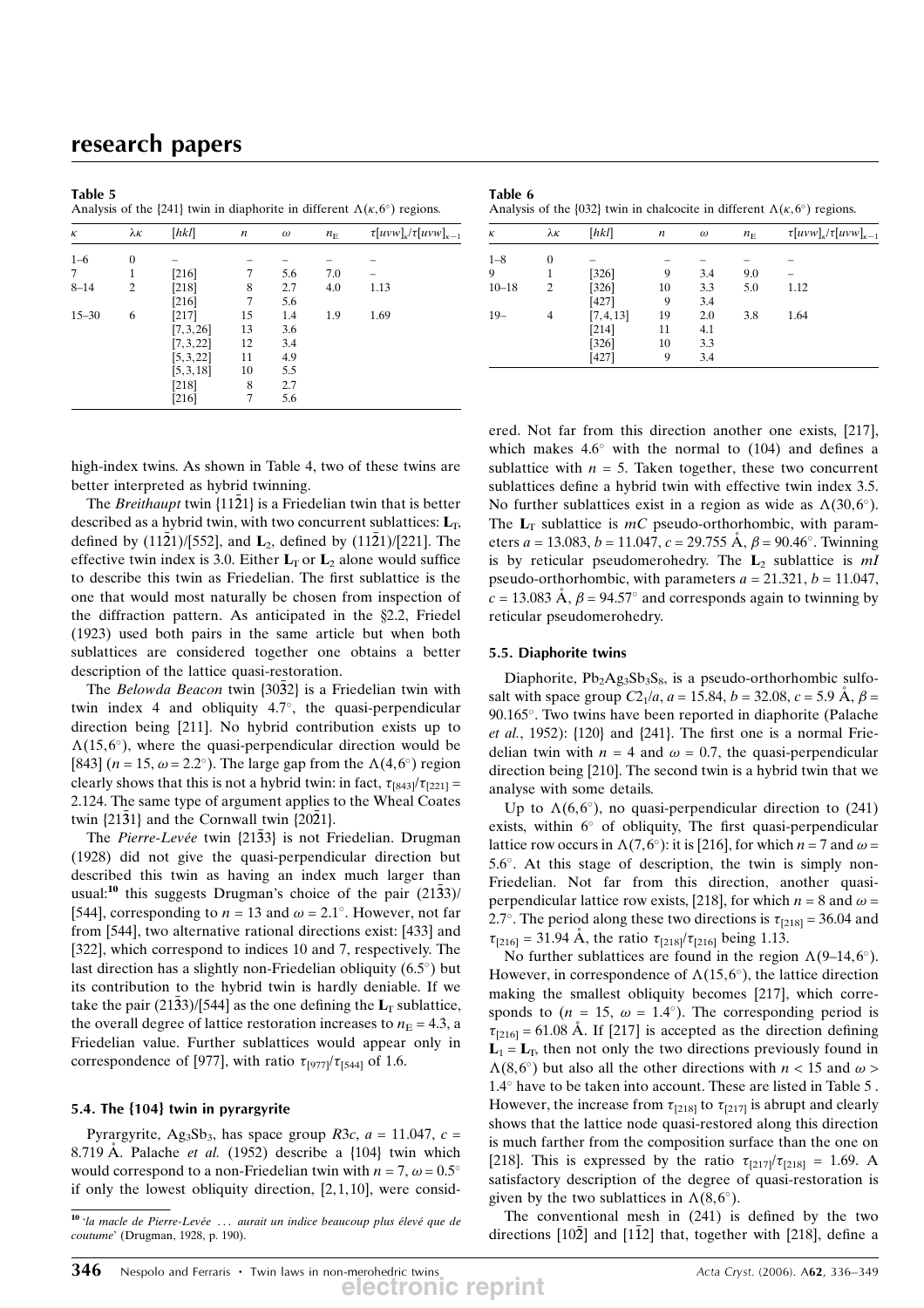triclinic, pseudomonoclinic  $C$  b-unique cell with parameters  $a = 19.779$ ,  $b = 65.207$ ,  $c = 18.829$  Å,  $\alpha = 89.38$ ,  $\beta = 98.62$ ,  $y = 87.50^{\circ}$ . Twinning is by reticular pseudopolyholohedry.  $L_2$  is of the same type but with parameters  $a = 19.779$ ,  $b = 57.266$ ,  $c = 18.829$  Å,  $\alpha = 92.98$ ,  $\beta = 98.62$ ,  $\gamma =$ 94.23°.

### 5.6. Chalcocite twin

Chalcocite, Cu<sub>2</sub>S, is a sulfide with space group  $P2_1/c$ ,  $a =$ 11.881,  $b = 27.323$ ,  $c = 13.491$  Å,  $\beta = 116.35^{\circ}$ . The {032} twin reported by Palache *et al.* (1952) has  $n = 9$  and  $\omega = 3.4^{\circ}$ , the quasi-perpendicular direction being [326]. Not far from this direction, there is another one, [427], which corresponds to  $n =$ 10 and  $\omega = 3.3^{\circ}$ . Further increase in the number of concurrent sublattices  $\lambda$  is obtained only from  $\Lambda(19,6^{\circ})$ , with  $\tau_{[uvw]k}$  $\tau_{[uvw]_{K-1}} = \tau_{[7,4,13]} / \tau_{[326]} = 1.64 \left( \tau_{[7,4,13]} = 101.16, \tau_{[326]} = \right)$ 61.56 Å). The  $\{032\}$  twin in chalcocite is thus interpreted as an  $n<sub>E</sub>$  = 5.0 hybrid twin where two sublattices contribute significantly to the lattice quasi-restoration. The conventional mesh in (032) is defined by the two directions [100] and [22 $\bar{2}3$ ] that, together with [427], define a pseudomonoclinic C-centred b-unique cell with parameters  $a = 65.842$ ,  $b = 100.891$ ,  $c =$ 11.881 Å,  $\alpha = 93.19$ ,  $\beta = 95.05$ ,  $\gamma = 89.00^{\circ}$ . Twinning is by reticular pseudopolyholohedry.  $L_2$  is of the same type but with parameters  $a = 11.881$ ,  $b = 90.817$ ,  $c = 65.842$  Å,  $\alpha = 86.58$ ,  $\beta =$ 95.05,  $\gamma = 90.18^{\circ}$ . See Table 6.

### 5.7. Klockmannite twin

Taylor & Underwood (1960) reported an *i*-TLS twin with  $n =$ 13 in klockmannite, CuSe ( $P6_3/mmc$ ,  $a = 3.938$ ,  $c = 17.25$  Å). The twin plane is  $(1340)$  and the perpendicular direction is [570]  $(n = 13, \omega = 0^{\circ})$ . The geminographical analysis shows that in  $\Lambda(13,6^{\circ})$   $\lambda = 2$ : the alternative sublattice is based on  $(1340)$ / [230], which corresponds to  $n = 11$  and  $\omega = 3.0^{\circ}$ . This second sublattice brings the effective twin index to a much more reasonable value, 6.5.  $L_T$  is  $oC$ ,  $a = 14.199$ ,  $b = 24.593$ ,  $c =$ 17.250 Å; twinning is by reticular merohedry.  $\mathbf{L}_2$  is *mP* pseudoorthorhombic with parameters  $a = 14.199$ ,  $b = 17.250$ ,  $c =$ 10.419 Å,  $\beta$  = 93.00° and corresponds to twinning by reticular pseudomerohedry.

### 5.8. Misorientation of rhombohedral lattice with  $\Sigma = 5$

Grimmer & Kunze (2004) applied the theory of coincidentsite lattices (CSL) to the analysis of twinning by reticular pseudomerohedry. Their Table 9 gives the pairs (hkl)/[uvw] for sublattices of rhombohedral  $L_{ind}$  corresponding to twin index 5 (the  $\Sigma$  factor in the CSL theory plays the role of the twin index in the reticular theory of twinning) as a function of  $c/a$ (hexagonal axes). Some of the (hypothetical) twins in Table 9 are of special interest because of their hybrid nature, despite the Friedelian index. Here we take as representative example the case of the  $\{101\}$  twin for  $c/a = 0.4330$  that we analyse in full detail.

The normalized lattice parameters in hexagonal axes  $(a = 1,$  $c = 0.4330$  Å) become  $a = 0.5951$  Å,  $\alpha = 114.316^{\circ}$  in rhombohedral axes, and the twin plane becomes (100). The perpendicular direction is [10,7,7] ([6,3,24] in hexagonal axes), which corresponds to  $n = 5$  ( $\Sigma = 5$ ). Not far from it, two other directions exist, [322] ([217] in hexagonal axes) and [433]  $(2,1,10)$  in hexagonal axes), which make 3.2 and 4.8°, respectively, with the normal to the twin plane; the corresponding twin indices are 3 and 2. Equation (3) gives an estimation of  $n<sub>E</sub>$  as

$$
\langle n_E \rangle = \frac{10}{\text{int}(10/10)2 + \text{int}(10/3)1 + \text{int}(10/4)2} = 1.1.
$$

The nodes belonging to the three cells are:

• for  $L_T$  ( $f_1 = 2$ , *I*-centred cell): 10,7,7 and 544;

• for  $L_2$  [ $f_2 = 1$ , primitive cell, int( $X_1/X_2$ ) = 3]: 322, 644 and 966;

• for  $L_3$  [ $f_1 = 2$ , *I*-centred cell,  $int(X_1/X_2) = 2$ ]: 433 and 222, 866 and 444.

To these nine nodes, the neighbours are added, obtained by adding and subtracting the vectors defining the primitive mesh in (001), namely [010] and [001], as well as their vector sum, [011]. The resulting nodes are expressed in the axial setting of  $L_T = L_1$  [equation (5)]:

$$
\begin{bmatrix} 0 & 10 & 0 \\ 0 & 7 & 1 \\ 1 & 7 & 0 \end{bmatrix}^{-1} |u \quad v \quad w \rangle_{\mathbf{L}_{ind}} = |u \quad v \quad w \rangle_{\mathbf{L}_{T}}.
$$

Of the whole set of stored nodes, only eight nodes are independent and internal to the cell of  $L_T$ , namely 222, 333, 433, 544, 655, 877, 977 and 10,7,7. The node 433 occurs twice: at the corner of the first cell of  $\mathbf{L}_2$  and as  $[0\overline{1}\overline{1}]$  equivalent of the 444 node, namely the *I*-centring node of the second cell of  $L_2$ . The effective twin index is therefore  $10/8 = 1.2$ , only slightly higher than the estimation calculated above.

In a case like this, the effective twin index is close to 1 and twinning is thus close to pseudomerohedry, rather than to reticular merohedry. Of the eight quasi-restored nodes, six correspond to a non-zero obliquity and represent a hybrid contribution to the twin. Such a contribution would not exist for a slightly different value of the ratio c/a: we can conclude that a crystal with such a specialized metric will most likely have a significantly higher tendency to twin than other compounds with a less specialized metric.

## 6. Discussion

The above analysis is purely reticular, done in terms of  $\mathcal{D}(L_T)$ and  $\mathcal{H}^* = \bigcap_i \mathcal{D}(\mathbf{L}_{ind})_i$ . Actually, either the twin point group K or the individual point group  $H$  (or both) may be merohedral, (when  $\mathcal H$  is holohedral  $\mathcal H^*$  is centrosymmetric). Let us see what changes with respect to the analysis developed above.

• The twin point group K is merohedral.  $\mathcal{D}(L_T)$  no longer coincides with  $K$  but is a supergroup of it. If r is the ratio of the order of  $\mathcal{D}(L_T)$  and the order of K, and q is the index of  $\mathcal{H}^*$  in  $\mathcal{D}(\mathbf{L}_{\mathrm{T}})$ , then only q/r of the cosets obtained when decomposing  $\mathcal{D}(L_T)$  correspond to possible twin laws. The reduction of the number of possible twin laws affects the choice of the (supposed) twin element but has no effect on the analysis developed above. Evidently, if the twin element is parallel to a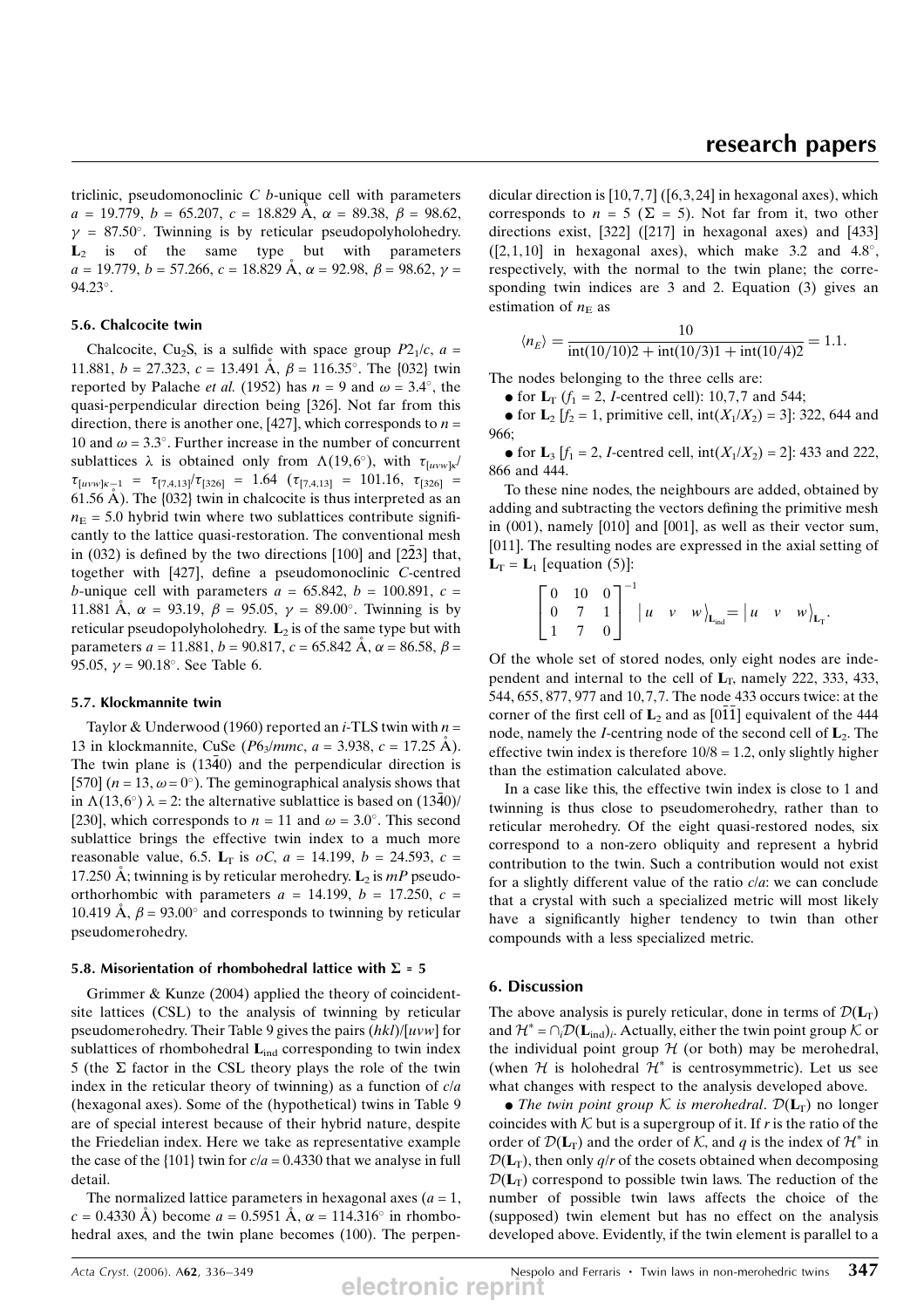symmetry element of  $H$ , the above analysis reveals the nonparallel elements that are equivalent under  $\mathcal{H}^*$ . For example, if  $K = 4/m$  and  $H^* = 2/m$ , the algorithm finds the four cosets of  $D(L_T) = 4/mmm$  with respect to  $\mathcal{H}^*$ : two of them are  $\mathcal{H}^*$  itself and the coset containing the fourfold operation about the twofold axis of  $\mathcal{H}^*$ .

 $\bullet$  H is merohedral. Each of the q cosets splits into p cosets, where p is the index of H in  $\mathcal{D}(\mathcal{H})$ . The consequence is that additional twinning by merohedry with respect to  $\mathcal{H}^* = \bigcap_i \mathcal{H}_i$  is also possible, but this does not influence the occurrence of the non-merohedric component(s) of the twin.

# 6.1. Example of  $\mathcal{D}(L_{\mathsf{T}}) \supset \mathcal{K}$

Let  $\mathcal{H} = \mathcal{H}^* = m$ ,  $\mathcal{K} = 3m$ ,  $\mathcal{D}(\mathbf{L}_T) = 3m$ .<sup>11</sup> The coset decomposition of  $\mathcal{D}(L_T)$  and of K in terms of  $\mathcal{H}^*$  are:

 $\bar{3}m = \{1, m_{[010]}\} \cup \{3^+_{[001]}\}, m_{[110]}\} \cup \{3^-_{[001]}, m_{[100]}\} \cup \{2_{[100]}, \bar{3}^-_{[001]}\}$  $\cup$  {2<sub>[010]</sub>,1}  $\cup$  {2<sub>[110]</sub>,  $\overline{3}^{+\infty}_{[001]}$ };

 $3m = \{1, m_{[010]}\} \cup \{3^+_{[001]}, m_{[110]}\} \cup \{3^-_{[001]}, m_{[100]}\}.$ 

Of the  $q = 6$  cosets obtained when decomposing  $\mathcal{D}(L_T)$  in terms of  $\mathcal{H}^*$ , only  $q/r = 6/2 = 3$  remain for  $\mathcal{K}$ . The twin lattice is not influenced by the fact that  $K$  is merohedral.

### 6.2. Example of merohedral  $H$

Let  $\mathcal{D}(\mathbf{L}_T) = \mathcal{K} = \text{mmm}$ . When passing from  $\mathcal{H} = 2/m$ (holohedral) to  $\mathcal{H} = 2$  (merohedral), the number of cosets changes from 2 to 4:

$$
mmm = \{1, 2_{[010]}, \bar{1}, m_{[010]}\} \cup \{2_{[100]}, 2_{[001]}, m_{[100]}, m_{[001]}\}\
$$

$$
mmm = \{1, 2_{[010]}\} \cup \{2_{[100]}, 2_{[001]}\} \cup \{\bar{1}, m_{[010]}\} \cup \{m_{[100]}, m_{[001]}\}.
$$

The third coset represents twinning by merohedry; the fourth one is equivalent to the second one in terms of the lattice: one or the other can be realized in a binary twin, both in the case of a four-individual twin.

# 6.3. Solving and refining crystal structures affected by hybrid twinning

The occurrence of more than one concurrent sublattice contributing to the (quasi-)restoration of lattice nodes concerns the post-solution description of the lattice restoration but not the usual procedures of unravelling diffraction patterns, either from a theoretical viewpoint (cf. Ferraris et al., 2004) or via algorithms implemented in crystallographic packages (Herbst-Irmer & Sheldrick, 1998). In fact, the key to interpreting the diffraction pattern of a twin is the identification of a twin law which explains a substantial (quasi-) restoration of nodes (diffraction spots). Possible additional contributions *via* sublattices other than  $L_T$  concern the quasirestoration of further nodes, which however are expected to be sufficiently separated in view of the higher obliquity. In other words, the hybrid nature of a twin may appear once the structure has been solved: it is only a matter of description of the twin itself but does not interfere with the process of structure solution and refinement.

It must also be considered that, owing to the low fraction  $1/n$  of (quasi-)overlapped nodes in a non-Friedelian (highindex) twin, where hybrid twins have a higher chance to appear, the crystal structure of such twins can reasonably be solved even without detecting twinning. However, even a low percent of not detected overlapped diffracted intensities will negatively affect the refinement of the structure.

### 7. Conclusions

The present analysis of hybrid twins, first introduced by Nespolo & Ferraris (2005), shows that the classical twin index fails to describe the actual degree of lattice (quasi-)restoration when more than one (quasi-)restored concurrent sublattices exist within the Friedelian limit on the obliquity.

Particularly remarkable is the fact that some degree of 'hybridization' is often present also in Friedelian twins, i.e. in twins with twin index not higher than 6 and obliquity not higher than  $6^{\circ}$  – see the *Breithaupt* twin in  $\beta$ -quartz described above. In these cases,  $n_E < n$  and the probability of occurrence of the twin is reasonably higher for the same reason for which the appearance of several non-Friedelian twins is explained on the basis of the concurrence of more than one sublattice.

The Fortran program GEMINOGRAPHY described in this article performs a systematic search for non-merohedric twin laws through the analysis of (quasi-)perpendicular  $(hkl)/[uvw]$ pairs and it allows the hybrid twin components to be found in all kinds of non-merohedric twins. The program can be downloaded without charge at the web address: http:// www.lcm3b.uhp-nancy.fr/lcm3b/Pages\_Perso/Nespolo/

geminography.php, where detailed instructions on how to prepare the input file and how to read the output file are also available.

We wish to express our gratitude to the anonymous reviewers whose critical remarks significantly improved the readability of our manuscript. GF acknowledges the Italian Ministry of University and Scientific Research (MIUR) for financial support.

### References

- Arnold, H. (2002). International Tables for Crystallography, Vol. A, 5th ed., edited by Th. Hahn, Section 5. Dordrecht/Boston: Kluwer Academic Publishers.
- Buerger, M. J. (1945). Am. Mineral. 30, 469–482.
- Catti, M. & Ferraris, G. (1976). Acta Cryst. A32, 163–165.
- Donnay, J. D. H. (1940). Am. Mineral. 25, 578–586.

Donnay, J. D. H. & Donnay, G. (1959). International Tables for X-ray Crystallography, Vol. III, Section 3.1.9. Birmingham: Kynoch Press.

- Donnay, G. & Donnay, J. D. H. (1974). Can. Mineral. 12, 422–425.
- Drugman, J. (1927). Mineral. Mag. 21, 366-382.
- Drugman, J. (1928). Bull. Soc. Fr. Minéral. 51, 187-192.
- Drugman, J. (1930). Bull. Soc. Fr. Minéral. 53, 95-104.
- Drugman, J. (1939). Bull. Soc. Fr. Minéral. 62, 99-132.

<sup>&</sup>lt;sup>11</sup> The twin point groups should actually be described by a polychromatic symbol, see Nespolo (2004). For simplicity here we use the corresponding achromatic symbol.